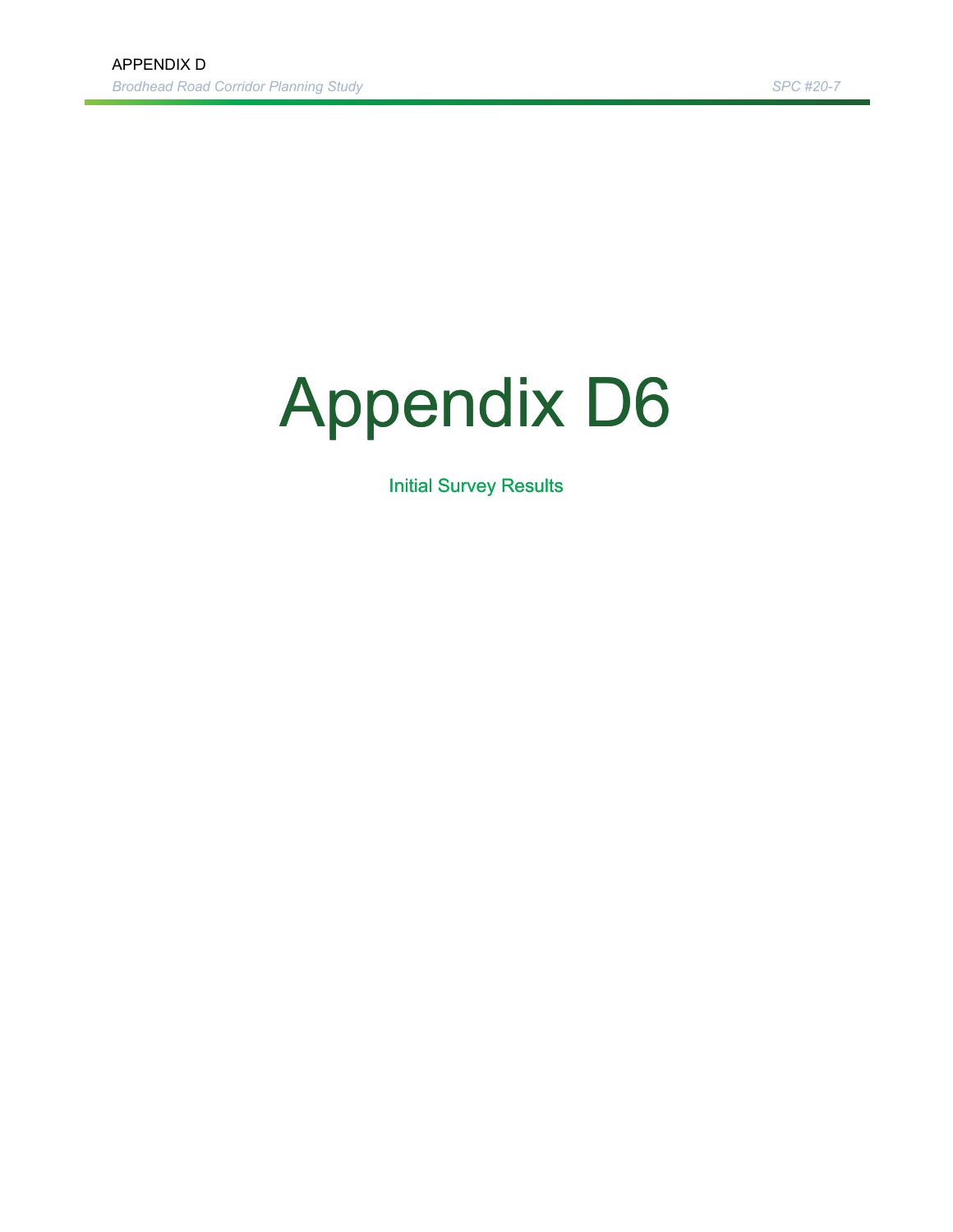## Q1 Which of the following perspectives do you have in responding to this survey? (Select all that apply.)



| <b>ANSWER CHOICES</b>                                                                                                                            | <b>RESPONSES</b> |                |
|--------------------------------------------------------------------------------------------------------------------------------------------------|------------------|----------------|
| I live in the Brodhead Road area                                                                                                                 | 65.33%           | 49             |
| I am a property owner in the Brodhead Road area                                                                                                  | 37.33%           | 28             |
| I own and/or operate a business in the Brodhead Road area                                                                                        | 5.33%            | $\overline{4}$ |
| Brodhead Road is part of my regular commute                                                                                                      | 66.67%           | 50             |
| I shop along Brodhead Road                                                                                                                       | 65.33%           | 49             |
| I represent a local or county government office, school district, nonprofit agency or other group with interest in the<br>Brodhead Road corridor | 13.33%           | 10             |
| Other (please specify)                                                                                                                           | 5.33%            | $\overline{4}$ |
| Total Respondents: 75                                                                                                                            |                  |                |
|                                                                                                                                                  |                  |                |

| #              | <b>OTHER (PLEASE SPECIFY)</b>                                                                                                                                                                               | <b>DATE</b>        |
|----------------|-------------------------------------------------------------------------------------------------------------------------------------------------------------------------------------------------------------|--------------------|
|                | My daughter lives in the area                                                                                                                                                                               | 2/27/2021 7:55 PM  |
| 2              | We rent behind the Hopewell Shopping Center, I am a news correspondent (radio) and cover<br>from Moon Twp. to Route 18 in Monaca correspondent for Beaver County Radio, and I cover<br>the entire area from | 2/22/2021 12:59 PM |
| 3              | Live 200 ft from Brodhead                                                                                                                                                                                   | 2/21/2021 2:33 PM  |
| $\overline{4}$ | Since I live in Hopewell/Aliguippa area I use brodhead road to drive to Moon twp or Center twp                                                                                                              | 2/19/2021 7:11 AM  |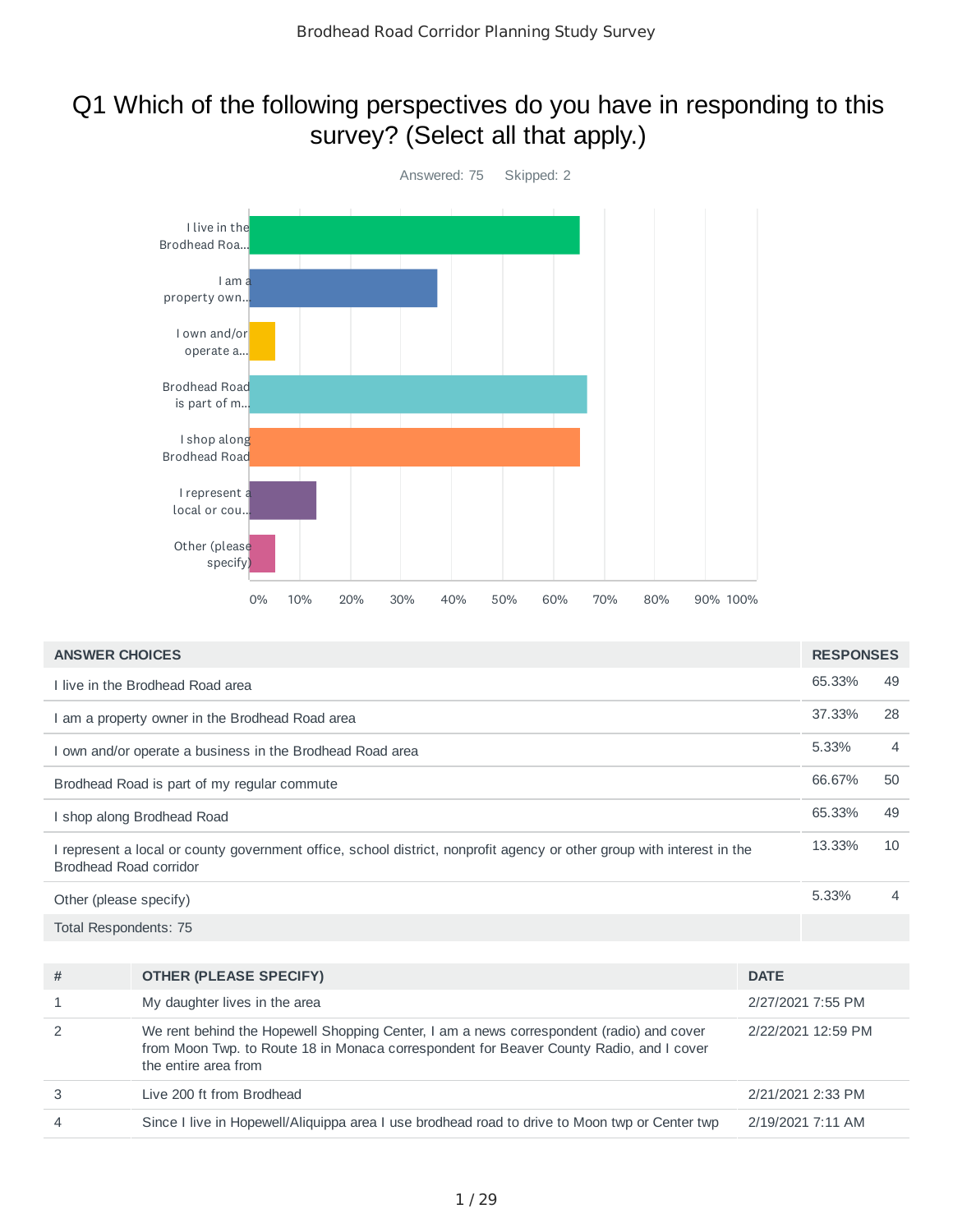## Q2 Generally speaking, how important is that that you have a safe, convenient route to drive, bus, walk or bicycle to each of the following destinations?

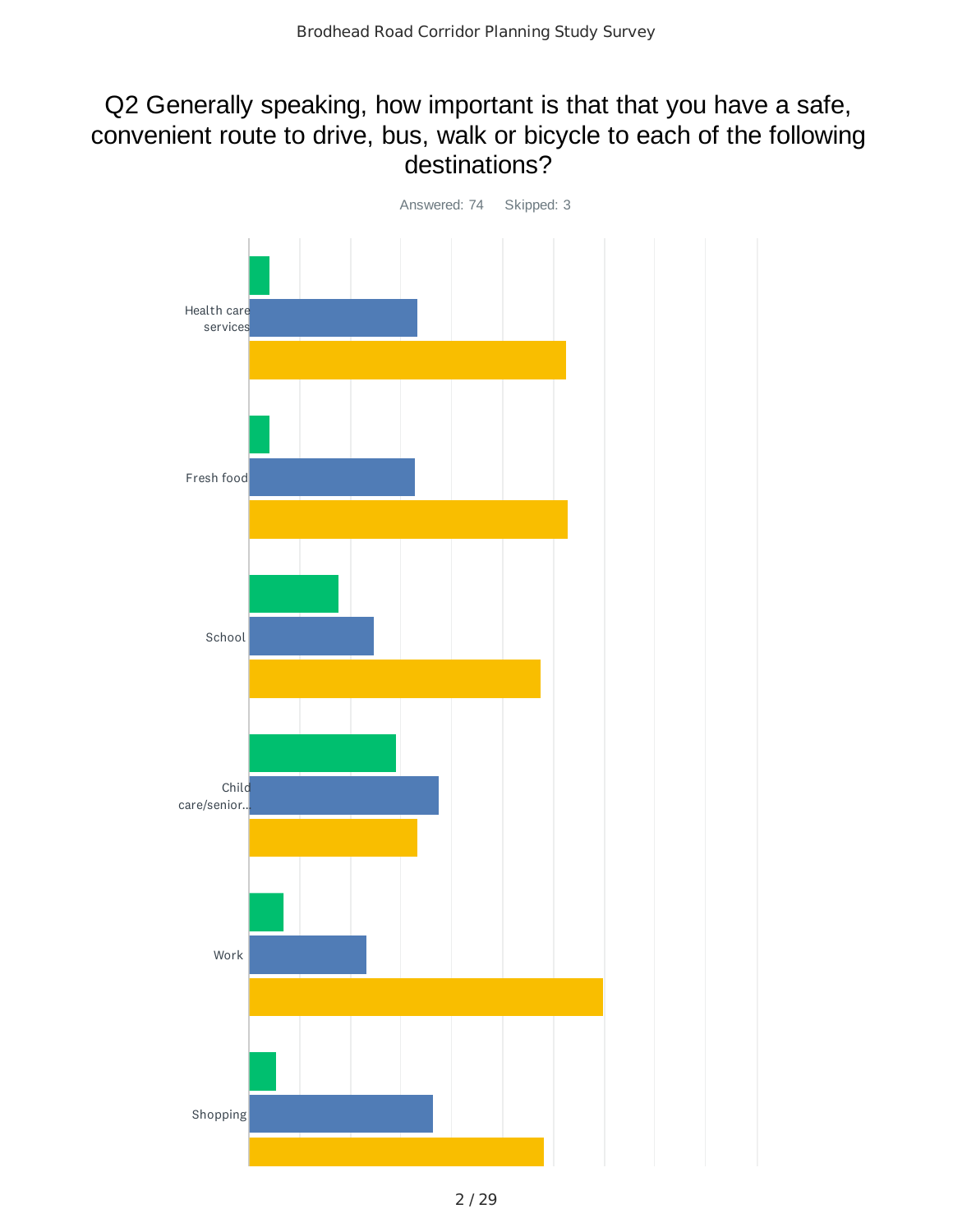

**Not important Somewhat important Very important** 

|                              | <b>NOT IMPORTANT</b> | <b>SOMEWHAT IMPORTANT</b> | <b>VERY IMPORTANT</b> | <b>TOTAL</b> |
|------------------------------|----------------------|---------------------------|-----------------------|--------------|
| Health care services         | 4.17%<br>3           | 33.33%<br>24              | 62.50%<br>45          | 72           |
| Fresh food                   | 4.11%<br>3           | 32.88%<br>24              | 63.01%<br>46          | 73           |
| School                       | 17.81%<br>13         | 24.66%<br>18              | 57.53%<br>42          | 73           |
| Child care/senior centers    | 29.17%<br>21         | 37.50%<br>27              | 33.33%<br>24          | 72           |
| Work                         | 6.85%<br>5           | 23.29%<br>17              | 69.86%<br>51          | 73           |
| Shopping                     | 5.41%<br>4           | 36.49%<br>27              | 58.11%<br>43          | 74           |
| Parks/green space/recreation | 11.11%<br>8          | 36.11%<br>26              | 52.78%<br>38          | 72           |
| Entertainment                | 14.08%<br>10         | 60.56%<br>43              | 25.35%<br>18          | 71           |
| Public transit               | 38.89%<br>28         | 33.33%<br>24              | 27.78%<br>20          | 72           |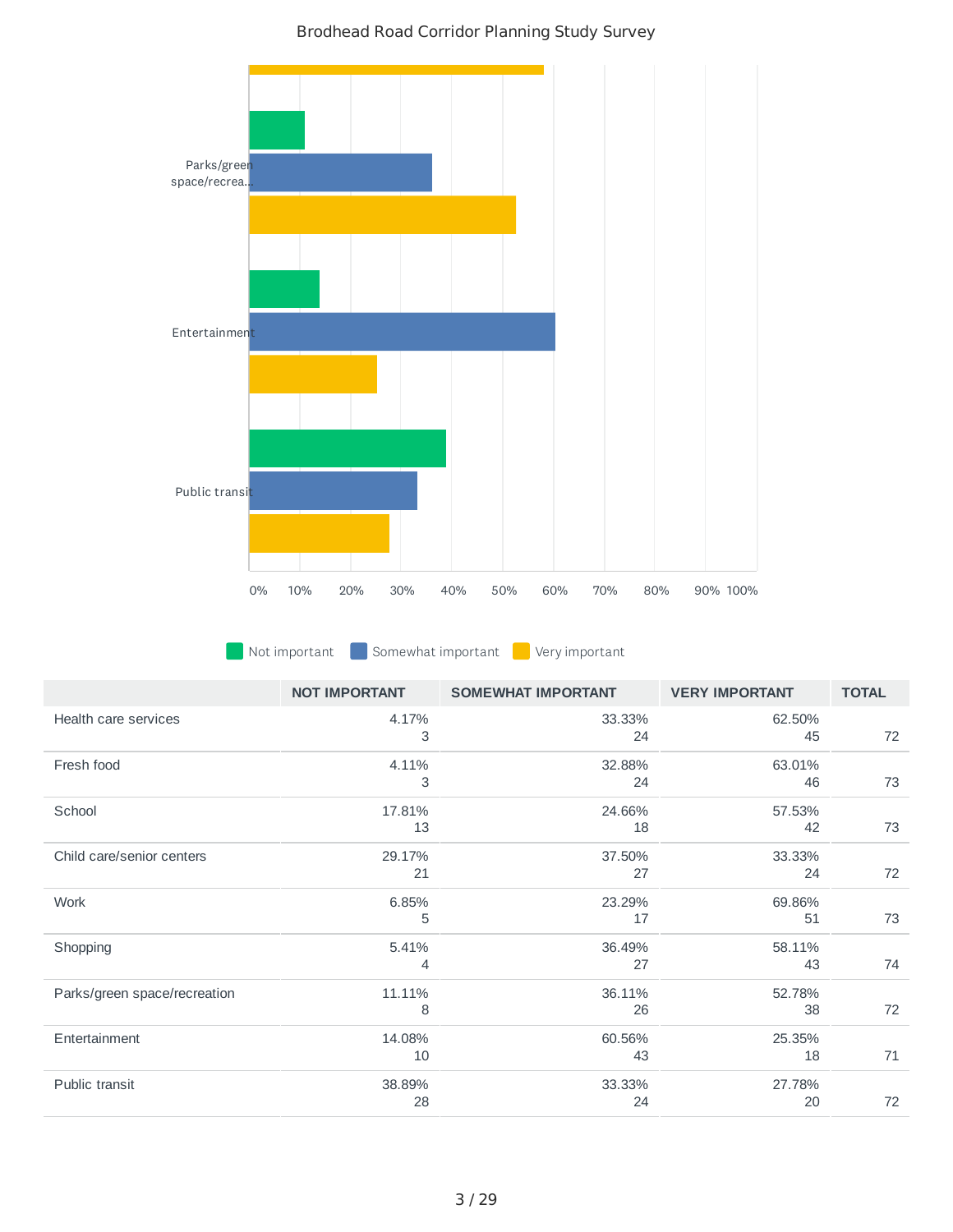| #     | <b>OTHER (PLEASE SPECIFY)</b>                                                                                                                                                                                                              | <b>DATE</b>        |
|-------|--------------------------------------------------------------------------------------------------------------------------------------------------------------------------------------------------------------------------------------------|--------------------|
| $\pm$ | All of those points are important, and the roadway needs to be realigned to and updated to<br>make it safe, driveable, people can walk, drive ride bikes, make it easier for deliveries and<br>emergency vehicles need better accesseriesf | 2/22/2021 12:59 PM |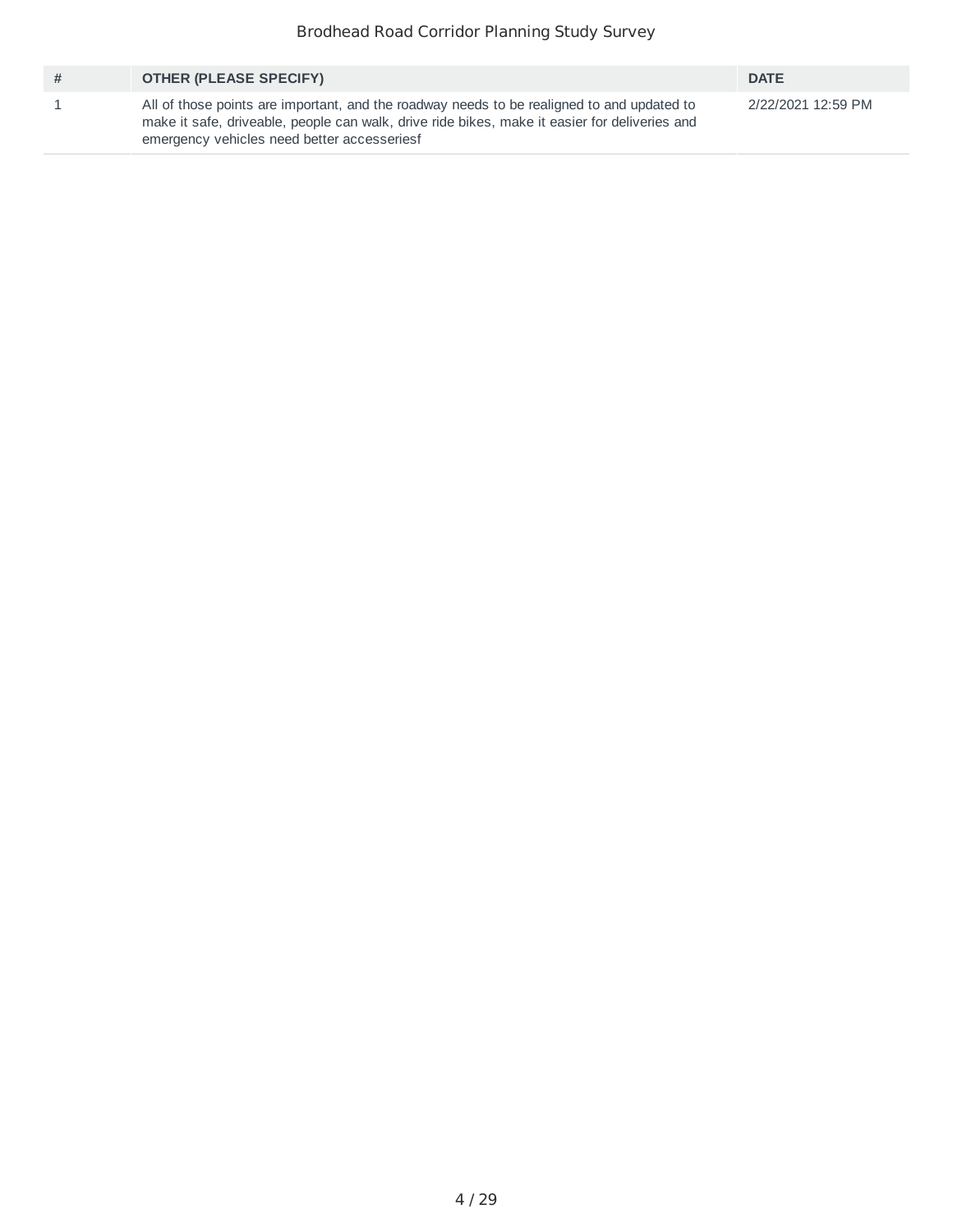## Q3 How often do you use each of the following modes of travel along Brodhead Road?

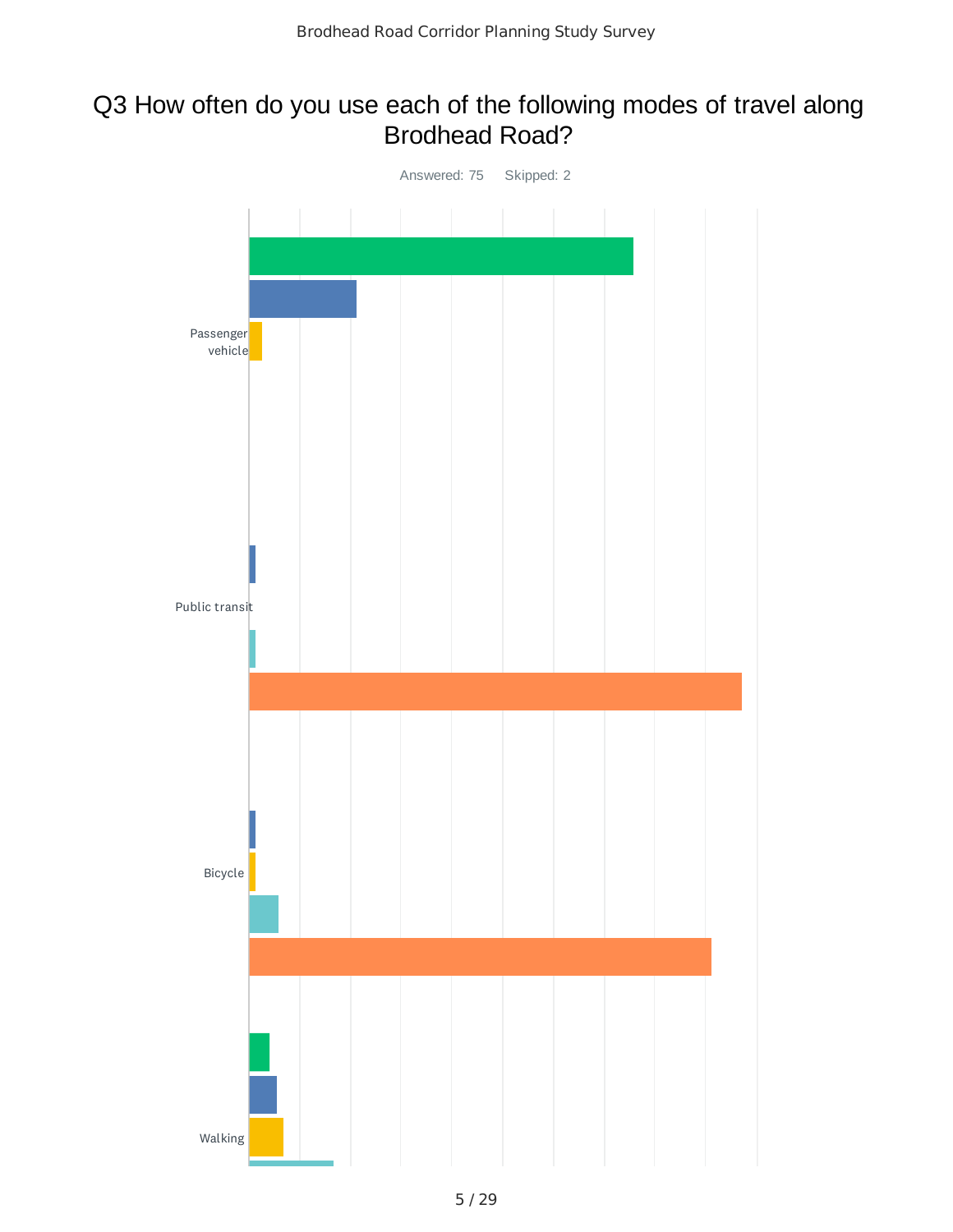

Almost daily **A** few times per week **A** few times per month Less than once per month Never

|                      | <b>ALMOST</b><br><b>DAILY</b> | A FEW TIMES<br><b>PER WEEK</b> | A FEW TIMES<br><b>PER MONTH</b> | <b>LESS THAN ONCE</b><br><b>PER MONTH</b> | <b>NEVER</b>         | <b>TOTAL</b> | <b>WEIGHTED</b><br><b>AVERAGE</b> |
|----------------------|-------------------------------|--------------------------------|---------------------------------|-------------------------------------------|----------------------|--------------|-----------------------------------|
| Passenger<br>vehicle | 76.00%<br>57                  | 21.33%<br>16                   | 2.67%<br>$\overline{2}$         | $0.00\%$<br>$\Omega$                      | $0.00\%$<br>$\Omega$ | 75           | 4.73                              |
|                      |                               |                                |                                 |                                           |                      |              |                                   |
| Public               | $0.00\%$                      | 1.41%                          | $0.00\%$                        | 1.41%                                     | 97.18%               |              |                                   |
| transit              | $\Omega$                      |                                | $\Omega$                        | 1                                         | 69                   | 71           | 1.06                              |
| <b>Bicycle</b>       | $0.00\%$                      | 1.45%                          | 1.45%                           | 5.80%                                     | 91.30%               |              |                                   |
|                      | 0                             |                                |                                 | 4                                         | 63                   | 69           | 1.13                              |
| Walking              | 4.17%                         | 5.56%                          | 6.94%                           | 16.67%                                    | 66.67%               |              |                                   |
|                      | 3                             | 4                              | 5                               | 12                                        | 48                   | 72           | 1.64                              |
| Truck/freight        | 2.86%                         | 1.43%                          | $0.00\%$                        | 2.86%                                     | 92.86%               |              |                                   |
|                      | 2                             | 1                              | 0                               | 2                                         | 65                   | 70           | 1.19                              |
| Other                | 4.55%                         | $0.00\%$                       | 0.00%                           | 2.27%                                     | 93.18%               |              |                                   |
|                      | 2                             | 0                              | 0                               |                                           | 41                   | 44           | 1.20                              |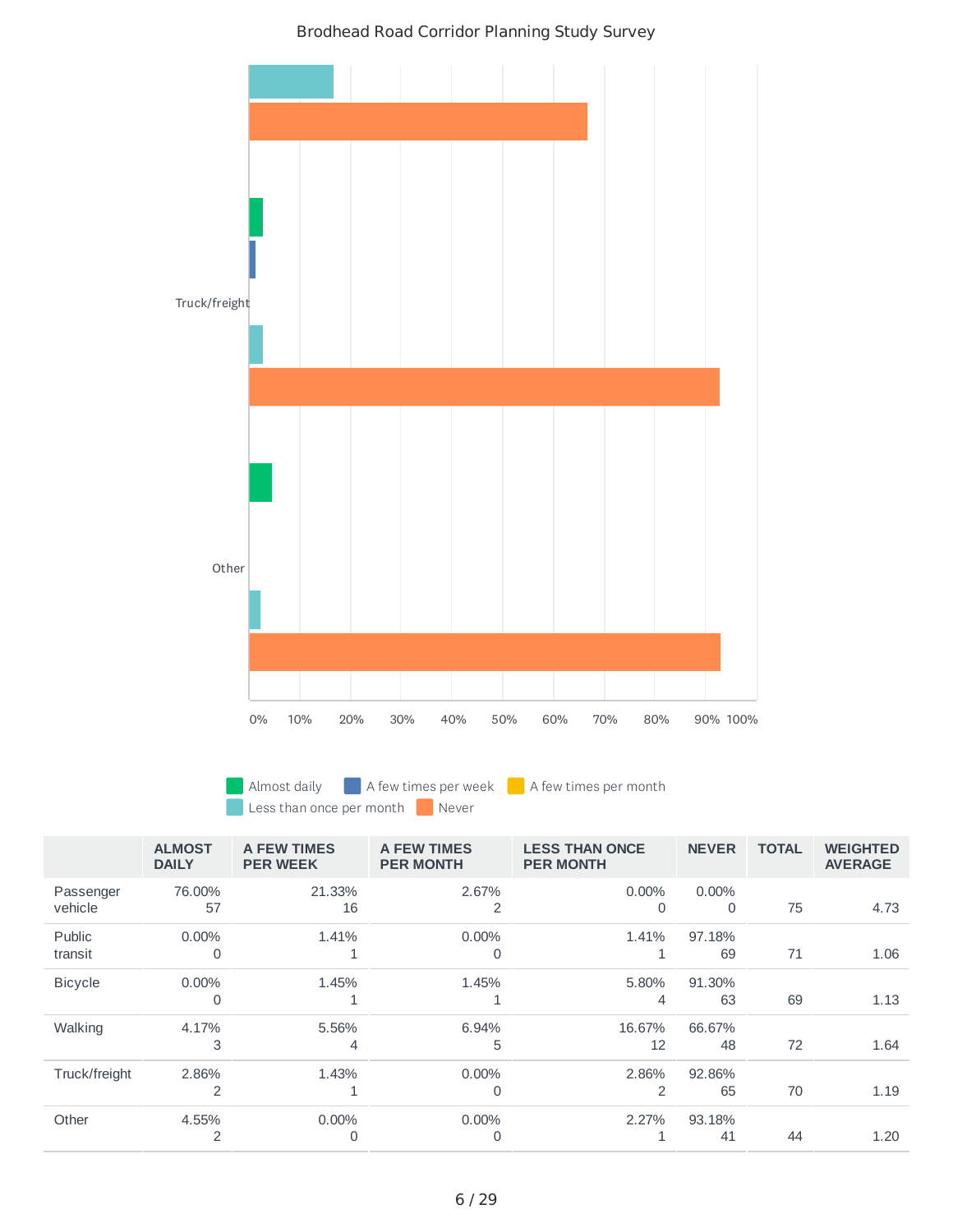## Q4 In general, how would you rate the following issues along the Brodhead Road corridor? (Please visit the wikimap to identify site-specific suggestions!)

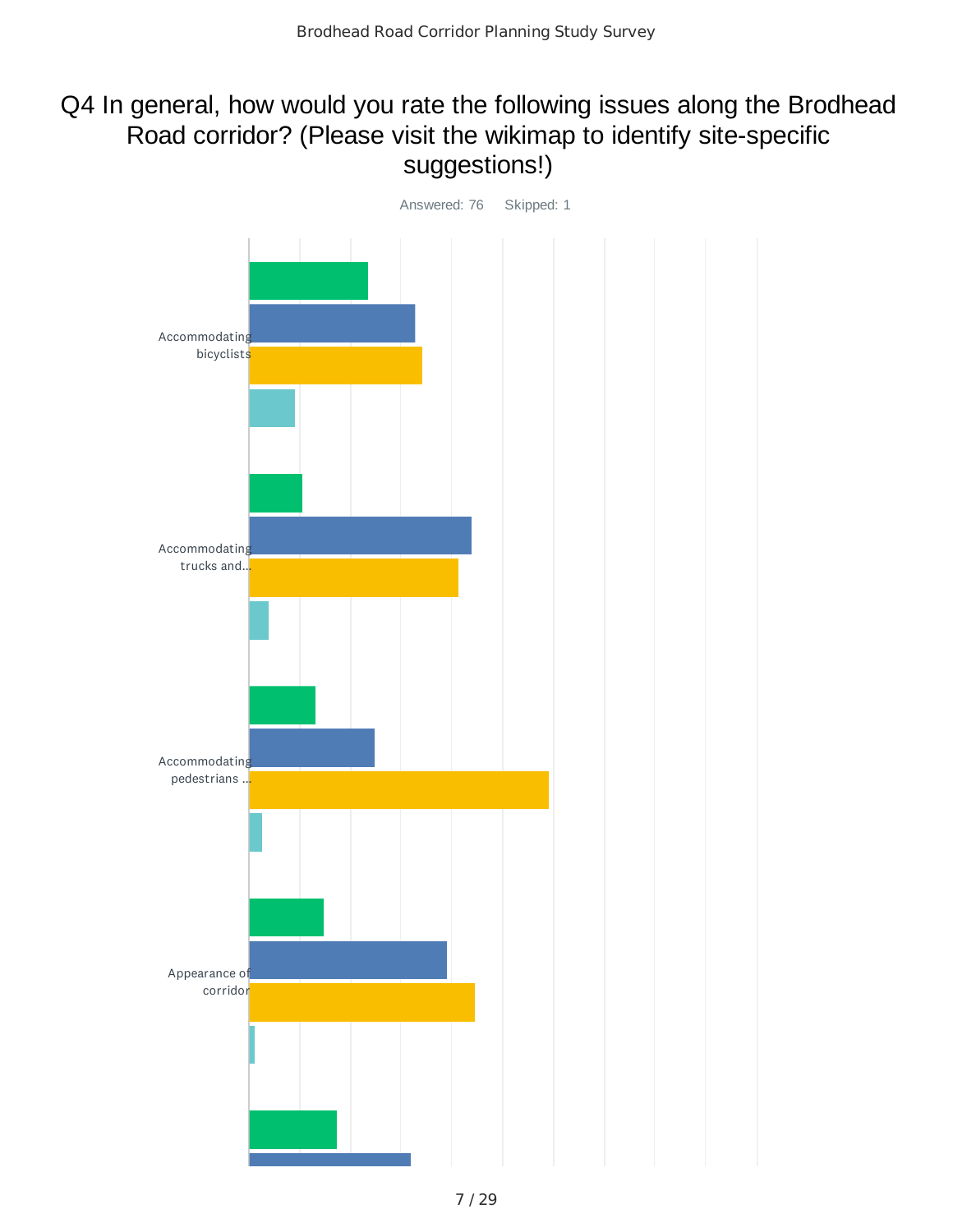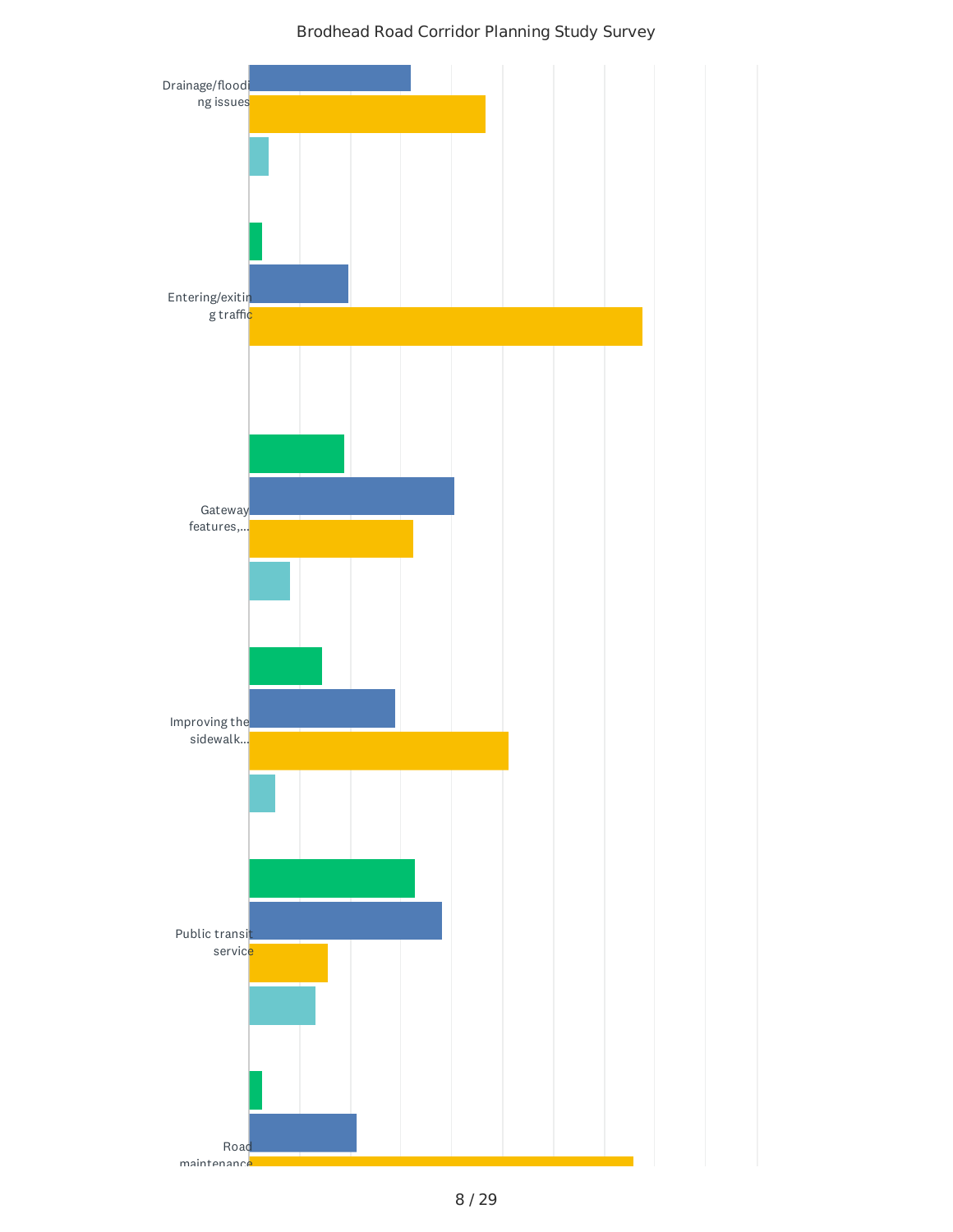

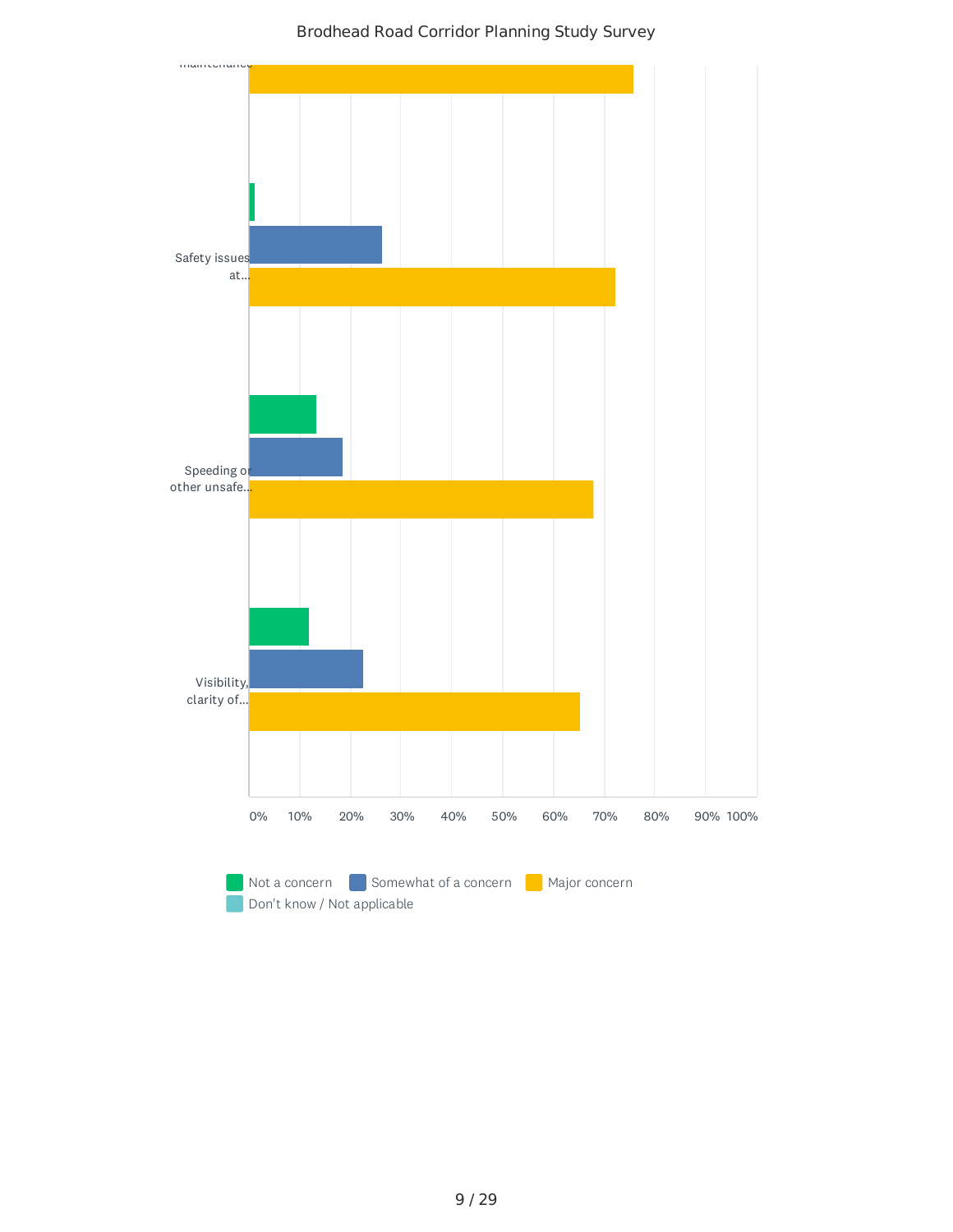|                                               | <b>NOT A</b><br><b>CONCERN</b> | <b>SOMEWHAT OF A</b><br><b>CONCERN</b> | <b>MAJOR</b><br><b>CONCERN</b> | <b>DON'T KNOW / NOT</b><br><b>APPLICABLE</b> | <b>TOTAL</b> |
|-----------------------------------------------|--------------------------------|----------------------------------------|--------------------------------|----------------------------------------------|--------------|
| Accommodating bicyclists                      | 23.68%<br>18                   | 32.89%<br>25                           | 34.21%<br>26                   | 9.21%<br>7                                   | 76           |
| Accommodating trucks and<br>freight           | 10.67%<br>8                    | 44.00%<br>33                           | 41.33%<br>31                   | 4.00%<br>3                                   | 75           |
| Accommodating pedestrians at<br>crossings     | 13.16%<br>10                   | 25.00%<br>19                           | 59.21%<br>45                   | 2.63%<br>2                                   | 76           |
| Appearance of corridor                        | 14.86%<br>11                   | 39.19%<br>29                           | 44.59%<br>33                   | 1.35%<br>$\mathbf{1}$                        | 74           |
| Drainage/flooding issues                      | 17.33%<br>13                   | 32.00%<br>24                           | 46.67%<br>35                   | 4.00%<br>3                                   | 75           |
| Entering/exiting traffic                      | 2.63%<br>2                     | 19.74%<br>15                           | 77.63%<br>59                   | 0.00%<br>0                                   | 76           |
| Gateway features, enhance<br>sense of place   | 18.92%<br>14                   | 40.54%<br>30                           | 32.43%<br>24                   | 8.11%<br>6                                   | 74           |
| Improving the sidewalk network                | 14.47%<br>11                   | 28.95%<br>22                           | 51.32%<br>39                   | 5.26%<br>4                                   | 76           |
| Public transit service                        | 32.89%<br>25                   | 38.16%<br>29                           | 15.79%<br>12                   | 13.16%<br>10                                 | 76           |
| Road maintenance                              | 2.67%<br>2                     | 21.33%<br>16                           | 76.00%<br>57                   | $0.00\%$<br>0                                | 75           |
| Safety issues at intersections                | 1.32%<br>$\mathbf{1}$          | 26.32%<br>20                           | 72.37%<br>55                   | 0.00%<br>$\Omega$                            | 76           |
| Speeding or other unsafe driving<br>behavior  | 13.33%<br>10                   | 18.67%<br>14                           | 68.00%<br>51                   | 0.00%<br>0                                   | 75           |
| Visibility, clarity of signage and<br>signals | 12.00%<br>9                    | 22.67%<br>17                           | 65.33%<br>49                   | 0.00%<br>0                                   | 75           |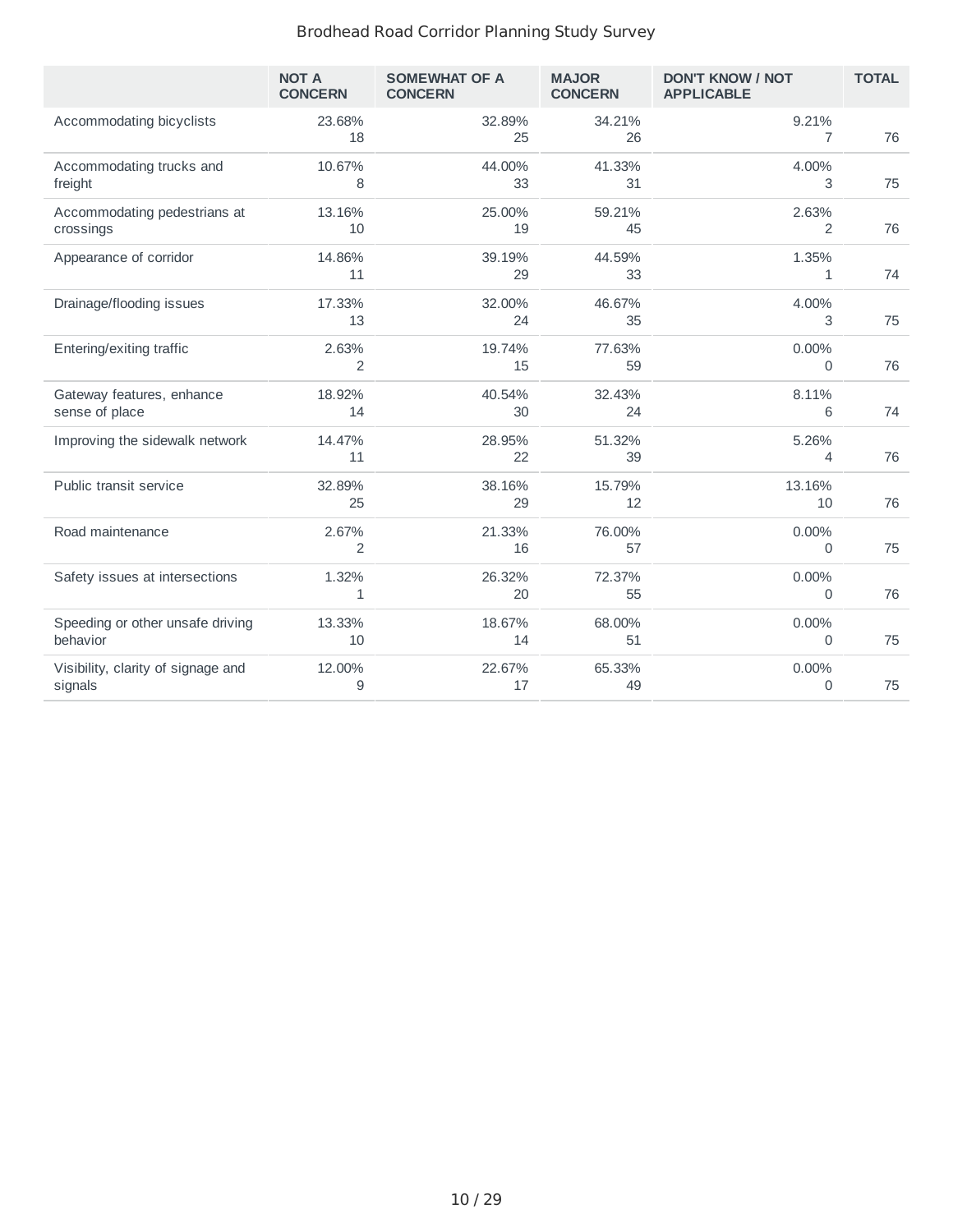## Q5 Are there areas along the corridor that could be better served by transit?



| <b>ANSWER CHOICES</b>   | <b>RESPONSES</b> |    |
|-------------------------|------------------|----|
| No, service is adequate | 16.00%           | 12 |
| Not sure                | 72.00%           | 54 |
| Yes (please specify)    | 12.00%           | 9  |
| <b>TOTAL</b>            |                  | 75 |

| # | <b>YES (PLEASE SPECIFY)</b>                                                                                                                                                                                                                                           | <b>DATE</b>        |
|---|-----------------------------------------------------------------------------------------------------------------------------------------------------------------------------------------------------------------------------------------------------------------------|--------------------|
|   | There are many people living close to Brodhead Road that could use transit to go to<br>restaurants and shopping destinations. Plus, connecting to the BCTC hub would help to solve<br>the first mile/last mile problem for daily commuters to the City of Pittsburgh. | 3/3/2021 12:23 PM  |
| 2 | There is no transit service south past Main st/Brodhead                                                                                                                                                                                                               | 3/1/2021 7:46 AM   |
| 3 | Near crestmint, near fez and schools, near 5 points                                                                                                                                                                                                                   | 3/1/2021 7:01 AM   |
| 4 | people who want to save on car use and way to get around as you age so when time comes to<br>stop driving have way to get around easy                                                                                                                                 | 2/27/2021 11:07 AM |
| 5 | Aliwuipp                                                                                                                                                                                                                                                              | 2/26/2021 12:59 AM |
| 6 | More frequent service to CCBC & PSU                                                                                                                                                                                                                                   | 2/25/2021 4:36 PM  |
|   | The Moon/Hopewell side.                                                                                                                                                                                                                                               | 2/21/2021 12:20 PM |
| 8 | this question is too generalized, for example define "transit" in this questions                                                                                                                                                                                      | 2/19/2021 1:26 PM  |
| 9 | Between Autozone in Aliguippa to 5 points                                                                                                                                                                                                                             | 2/18/2021 11:54 AM |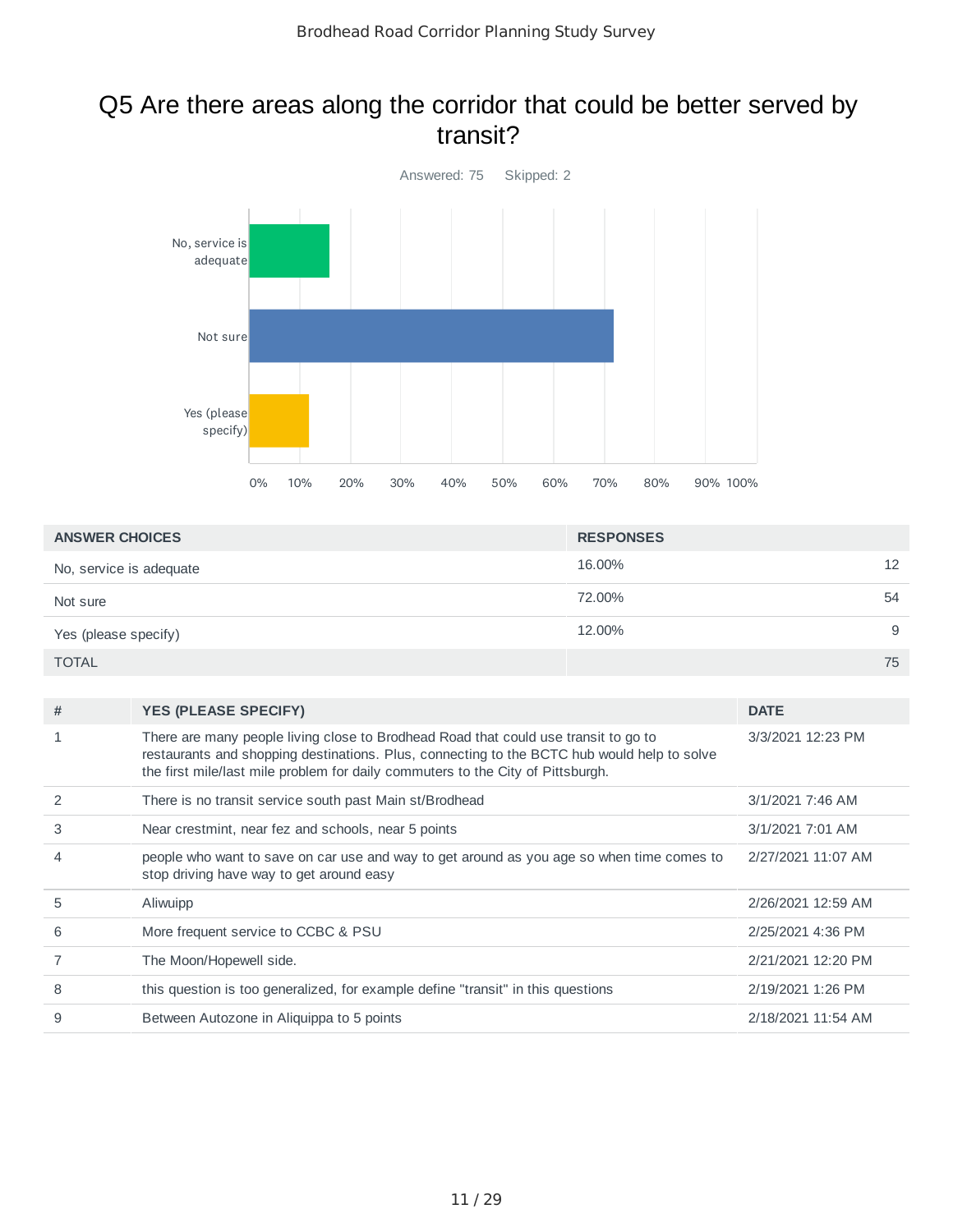## Q6 How important are the I-376 highway connections from Brodhead Road to you?



| <b>ANSWER CHOICES</b> | <b>RESPONSES</b> |    |
|-----------------------|------------------|----|
| Very important        | 80.00%           | 60 |
| Somewhat important    | 18.67%           | 14 |
| Not important         | 1.33%            | 1  |
| <b>TOTAL</b>          |                  | 75 |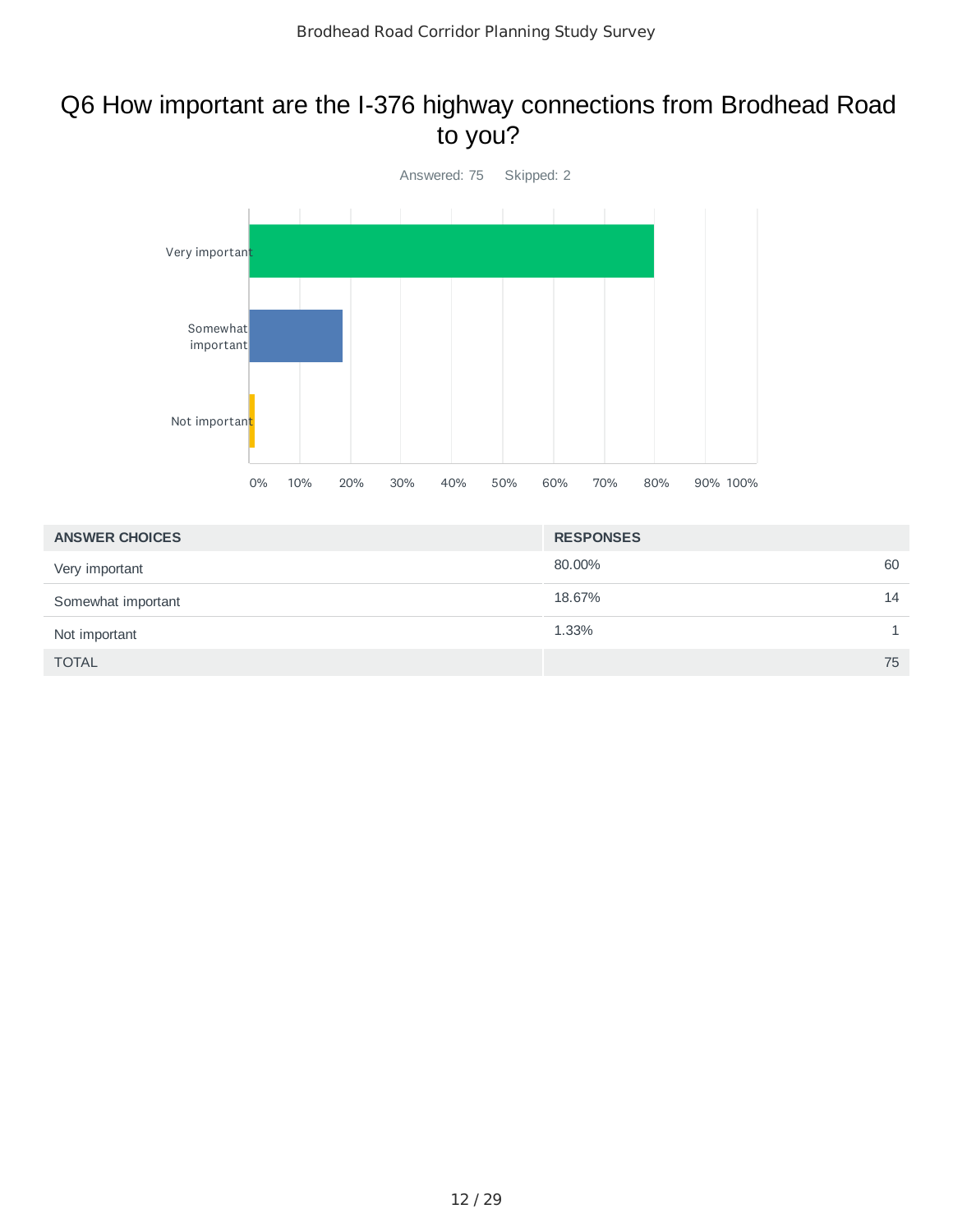## Q7 How well do the I-376 highway connections from Brodhead Road work for you?



| <b>ANSWER CHOICES</b>   | <b>RESPONSES</b> |          |
|-------------------------|------------------|----------|
| Need major improvements | 13.16%           | 10       |
| Need minor improvements | 48.68%           | 37       |
| Adequate                | 38.16%           | 29       |
| Not applicable to me    | $0.00\%$         | $\Omega$ |
| <b>TOTAL</b>            |                  | 76       |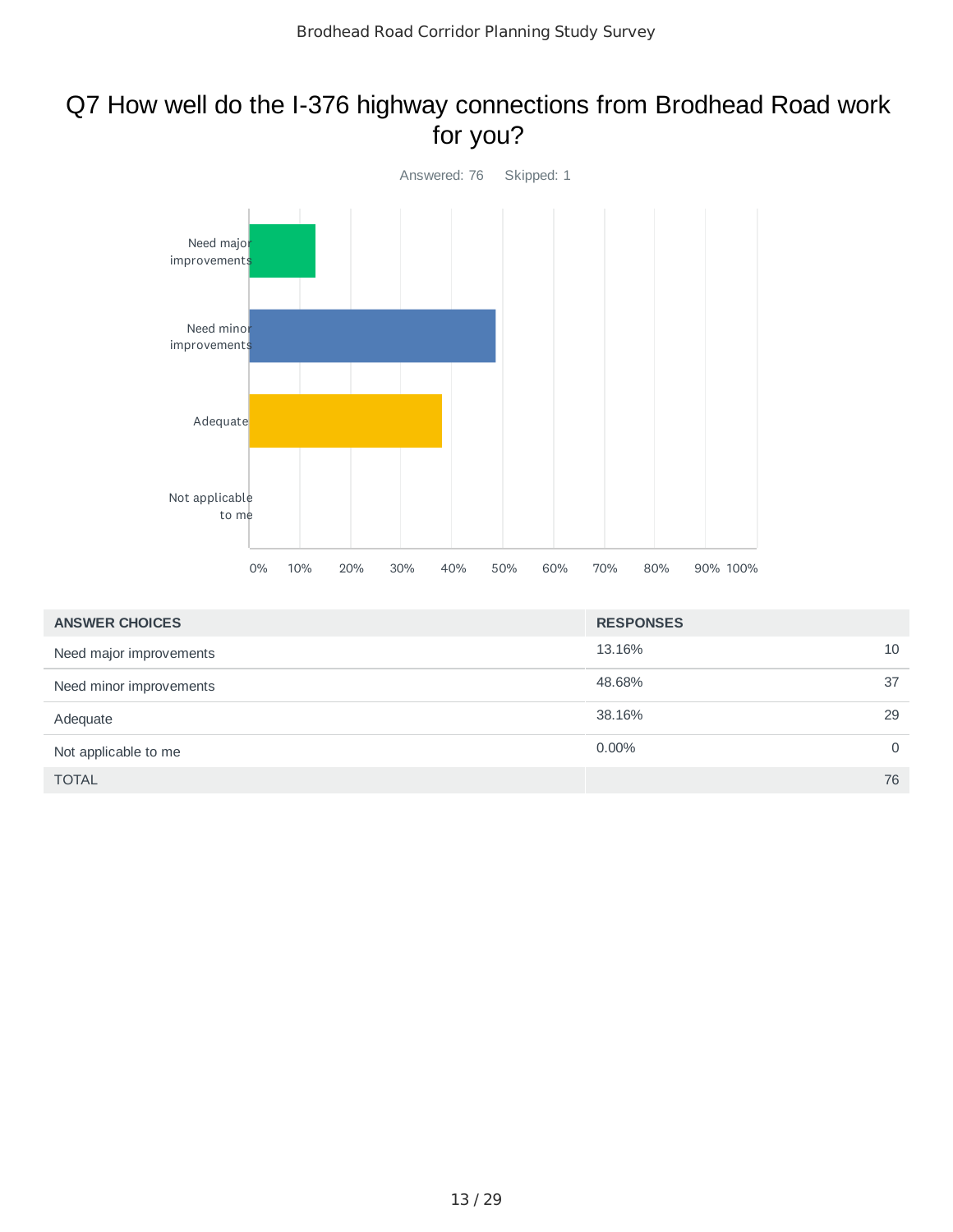## Q8 In the long term, what land use and development changes would you like to see along the corridor? (Select all that apply.)



| <b>ANSWER CHOICES</b>                                             | <b>RESPONSES</b> |    |
|-------------------------------------------------------------------|------------------|----|
| Make retail/service nodes more walkable                           | 44.59%           | 33 |
| Increase opportunities for pedestrian, bicycle and transit access | 55.41%           | 41 |
| Stronger connections to recreation to parks, trails               | 40.54%           | 30 |
| Promote mixed use neighborhoods                                   | 27.03%           | 20 |
| Preserve green space and tree cover                               | 51.35%           | 38 |
| Create flexibility for adaptive reuse of vacant buildings         | 54.05%           | 40 |
| Broaden variety of housing types                                  | 13.51%           | 10 |
| Preserve existing character of the corridor                       | 29.73%           | 22 |
| Other (please specify)                                            | 6.76%            | 5  |
| Total Respondents: 74                                             |                  |    |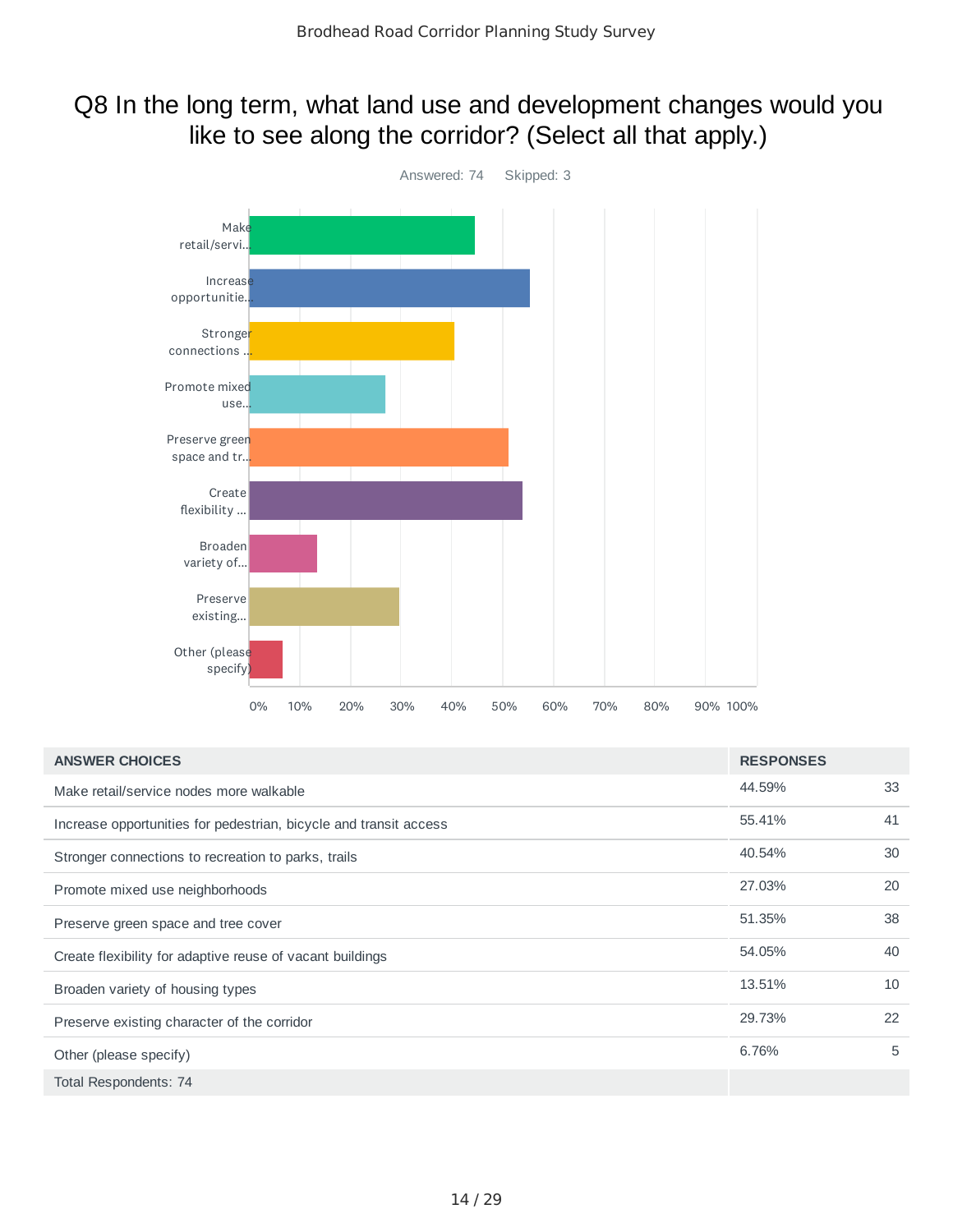| # | <b>OTHER (PLEASE SPECIFY)</b>                                                                                                                                                            | <b>DATE</b>       |
|---|------------------------------------------------------------------------------------------------------------------------------------------------------------------------------------------|-------------------|
|   | More structured (easily identifiable) entrances/exits to some businesses instead of entire<br>frontage open to Brodhead                                                                  | 3/3/2021 8:17 AM  |
|   | See more restaurants and shops                                                                                                                                                           | 3/2/2021 7:48 PM  |
|   | The road itself needs changed, resurfaced/repaired, widened, turning lanes, better signage,<br>none of the options above matter if the road stays the same as it is currently            | 2/19/2021 1:26 PM |
|   | If possible add turning lanes or roundabouts                                                                                                                                             | 2/19/2021 7:11 AM |
|   | Decrease mixed use areas, promote/preserve residential areas, improve specific commerce<br>and retail areas. Let's avoid another mini mart plopped in between houses along the corridor. | 2/18/2021 7:55 PM |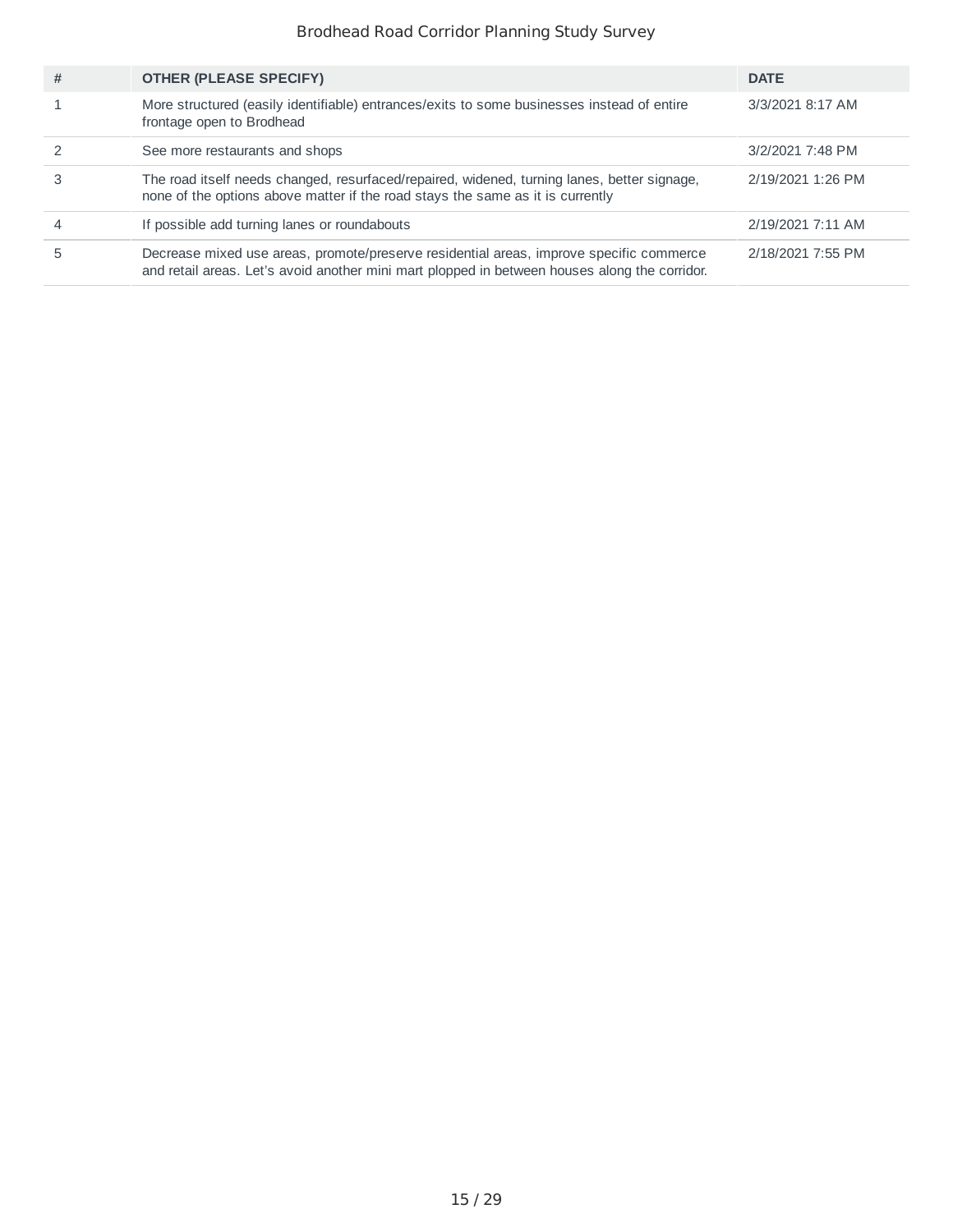# Q9 What proposed or planned local developments should we take into account as part of the corridor study?

Answered: 38 Skipped: 39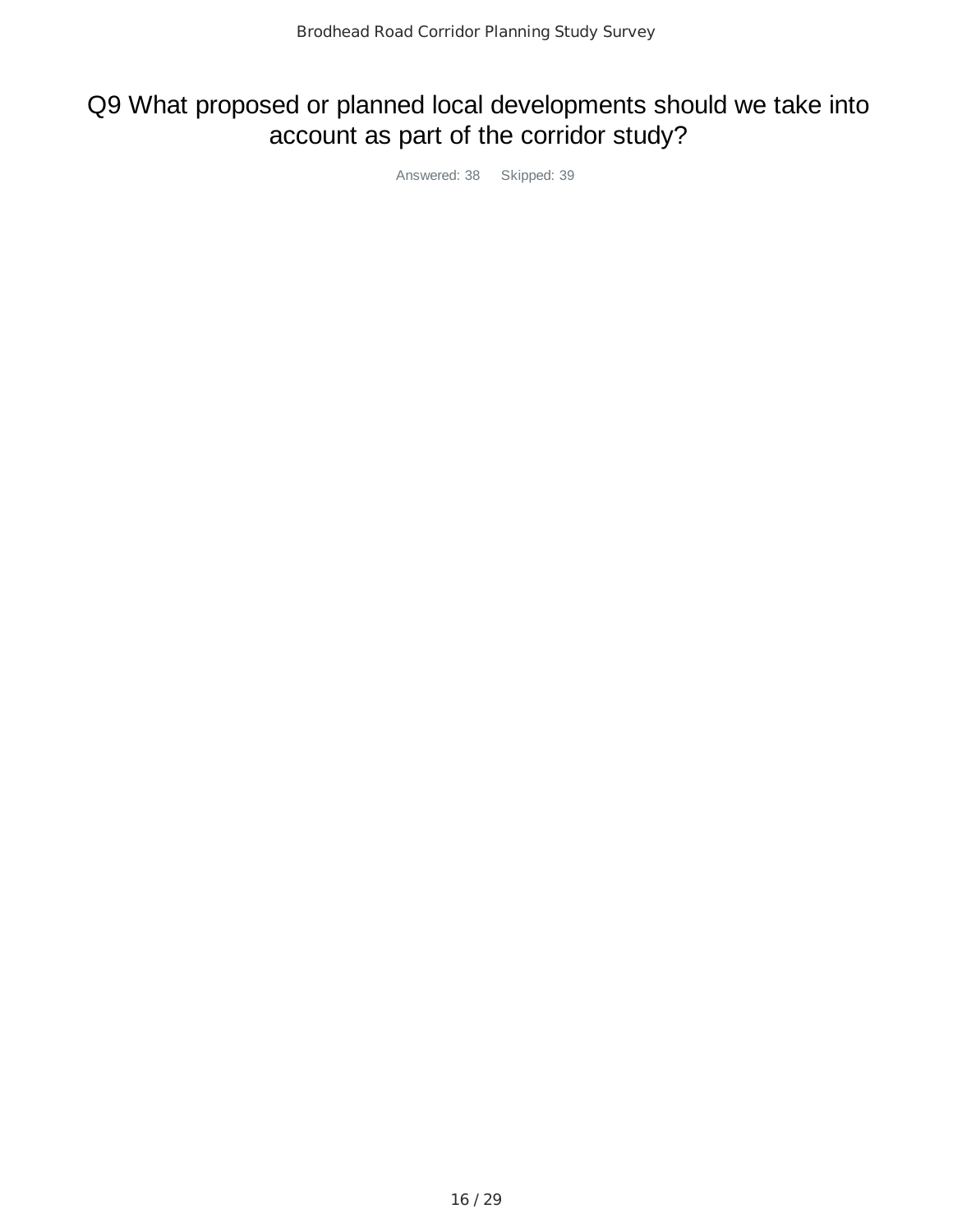| #              | <b>RESPONSES</b>                                                                                                                                                                                                                                                                                                              | <b>DATE</b>        |
|----------------|-------------------------------------------------------------------------------------------------------------------------------------------------------------------------------------------------------------------------------------------------------------------------------------------------------------------------------|--------------------|
| $\mathbf{1}$   | N/A                                                                                                                                                                                                                                                                                                                           | 3/3/2021 12:23 PM  |
| 2              | Hopewell Area School District is considering building a new elementary school on the<br>Brodhead side of the Junior High School lot - increased traffic at additional times of the day<br>and increased pedestrian traffic.                                                                                                   | 3/3/2021 8:17 AM   |
| 3              | Red light at Brodhead Rd and Pleasant Drive                                                                                                                                                                                                                                                                                   | 3/2/2021 6:19 PM   |
| 4              | Unsure                                                                                                                                                                                                                                                                                                                        | 3/2/2021 5:41 PM   |
| 5              | If we add or expand businesses and housing, make accommodations for traffic flow and turns,<br>even if we have to put in more traffic signals.                                                                                                                                                                                | 3/2/2021 3:10 PM   |
| 6              | <b>Sidewalks</b>                                                                                                                                                                                                                                                                                                              | 3/2/2021 3:06 PM   |
| $\overline{7}$ | Business route to 376                                                                                                                                                                                                                                                                                                         | 3/1/2021 12:16 PM  |
| 8              | PennDOT has (TIP) plans for 5-Points (intersection with Brodhead, Heights, PA151 close to<br>the Allegheny County Line)                                                                                                                                                                                                       | 3/1/2021 11:16 AM  |
| 9              | Restaurants                                                                                                                                                                                                                                                                                                                   | 3/1/2021 9:31 AM   |
| 10             | Hopewell shipping centers need beautified. More business to hopewell area. Clean roads more,<br>speed a major issue.                                                                                                                                                                                                          | 3/1/2021 7:01 AM   |
| 11             | Shopping areas, restaurants, another gas station between Aliquippa and center, bus stops and<br>shelters                                                                                                                                                                                                                      | 3/1/2021 1:06 AM   |
| 12             | Not sure                                                                                                                                                                                                                                                                                                                      | 2/28/2021 3:36 PM  |
| 13             | 5 points in Hopewell Township. The worst intersection ever. The stop lights need adjusted<br>along with the stupid yield sign because I couldn't tell you how many accidents I have almost<br>seen because don't know how to yield or because of the stop light issues (green on the far<br>stop light and red on the closet) | 2/27/2021 9:55 PM  |
| 14             | Maintain roads properly, limit large trucks if possible                                                                                                                                                                                                                                                                       | 2/27/2021 8:58 PM  |
| 15             | Widening the road                                                                                                                                                                                                                                                                                                             | 2/27/2021 7:55 PM  |
| 16             | Fix the road and widen the road Add sidewalks Assure roads have no potholes                                                                                                                                                                                                                                                   | 2/27/2021 4:54 PM  |
| 17             | Housing, Retail, Parks and Public areas for fun and excerise. Flow and function in area. But<br>not take people home or business.                                                                                                                                                                                             | 2/27/2021 11:07 AM |
| 18             | More green space. Widen the road for easier commuting. Add a bus/bike lane. Reduce blind<br>intersections and entered into Broadhead. The area near the Fruit Market is scary.                                                                                                                                                | 2/26/2021 12:59 AM |
| 19             | N/A                                                                                                                                                                                                                                                                                                                           | 2/25/2021 2:27 PM  |
| 20             | Mixed Use Applications                                                                                                                                                                                                                                                                                                        | 2/23/2021 3:01 PM  |
| 21             | Traffic signals at the Center exit off 376 onto Brodhead Road. The same at Brodhead Road<br>and Center Grange Road. Bucktail Hill/Brodhead Road is dangerous and needs trees cut back<br>and visibility opened up. Improvements at Brodhead Road and Sheffield Avenue intersection<br>also need addressed.                    | 2/23/2021 8:57 AM  |
| 22             | new housing for low income families                                                                                                                                                                                                                                                                                           | 2/22/2021 12:59 PM |
| 23             | The new townhouse development on the border of Allegheny and Beaver County line, along<br>with the speed in that area.                                                                                                                                                                                                        | 2/21/2021 12:20 PM |
| 24             | I don't know what is planned but there are alot of apartment/housing complexes going inno<br>sidewalks along most of Brodheadno turning lanes, etc.                                                                                                                                                                           | 2/20/2021 7:24 PM  |
| 25             | Based on these questions, its seems not many of the folks who created this survey live on or<br>drive the Brodhead Road regularly.                                                                                                                                                                                            | 2/19/2021 1:26 PM  |
| 26             | I'm in support of anything making broadhead road safer for pedestrians and drivers                                                                                                                                                                                                                                            | 2/19/2021 7:11 AM  |
| 27             | Unknown.                                                                                                                                                                                                                                                                                                                      | 2/18/2021 7:55 PM  |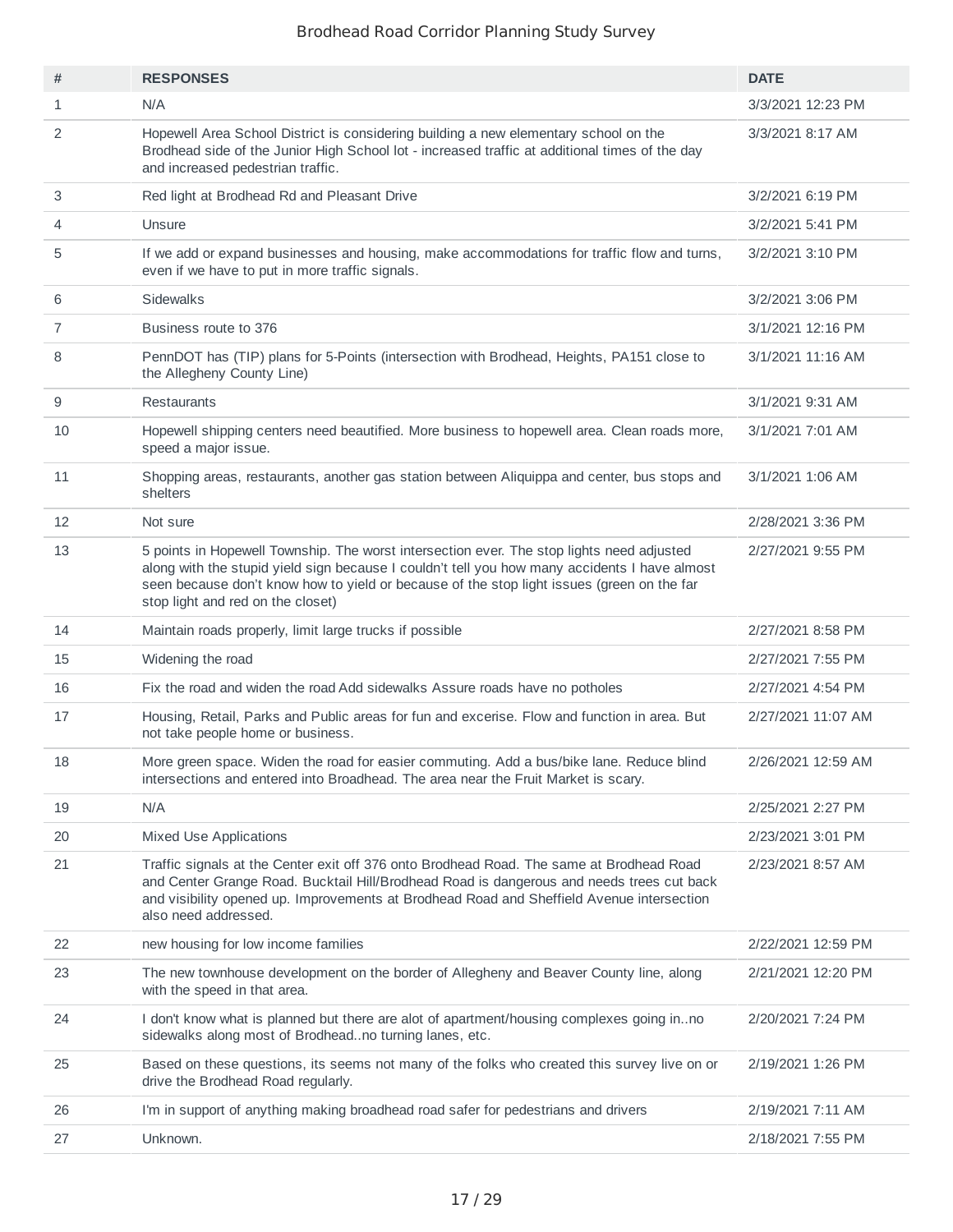| 28 | Fill any vacant spaces before building new                                                                                                                                                                                                                                                                                           | 2/18/2021 7:38 PM  |
|----|--------------------------------------------------------------------------------------------------------------------------------------------------------------------------------------------------------------------------------------------------------------------------------------------------------------------------------------|--------------------|
| 29 | 5 points!! Particularly the unsafe stop light and signage there. If you are on broadhead heading<br>towards Allegheny county the far green light turns green when the light for heights road turns<br>green. Causes many ran lights. Also, the signage to yield to vehicles turning left needs major<br>improvement.                 | 2/18/2021 4:15 PM  |
| 30 | Not sure                                                                                                                                                                                                                                                                                                                             | 2/18/2021 2:05 PM  |
| 31 | In Hopewell there are a lot of dangerous intersections. The road leans on some bends which<br>causes a lot of accidents. There seems to be a lot of accidents in front of the cemetery. Also,<br>I think people would shop local and get exercise more if we had more access to sidewalks<br>because it's not safe to walk the road. | 2/18/2021 1:35 PM  |
| 32 | 5 Points Intersection needs major work! Sideswalks needed at least on one side of Brodhead                                                                                                                                                                                                                                           | 2/18/2021 12:29 PM |
| 33 | Safety of entering the road from housing complexes and shopping centers.                                                                                                                                                                                                                                                             | 2/18/2021 11:55 AM |
| 34 | Proper maintenance of overgrown berms and not having blind areas of the roadway when<br>pulling out of parking lots and residential areas                                                                                                                                                                                            | 2/18/2021 11:54 AM |
| 35 | <b>Sweet Brier</b>                                                                                                                                                                                                                                                                                                                   | 2/18/2021 11:47 AM |
| 36 | 5 points in hopewell is a nightmare of an intersection. There are no green arrows to turn left<br>Trucks get stuck crossing over brodhead wait times at the lights are really long. Making this a<br>round-about type intersection would be a giant improvement.                                                                     | 2/18/2021 11:33 AM |
| 37 | I am not aware                                                                                                                                                                                                                                                                                                                       | 2/17/2021 8:32 PM  |
| 38 | Dont come into an area and preach about making it better, but in reality just screw up and<br>make everything worse                                                                                                                                                                                                                  | 2/17/2021 8:11 PM  |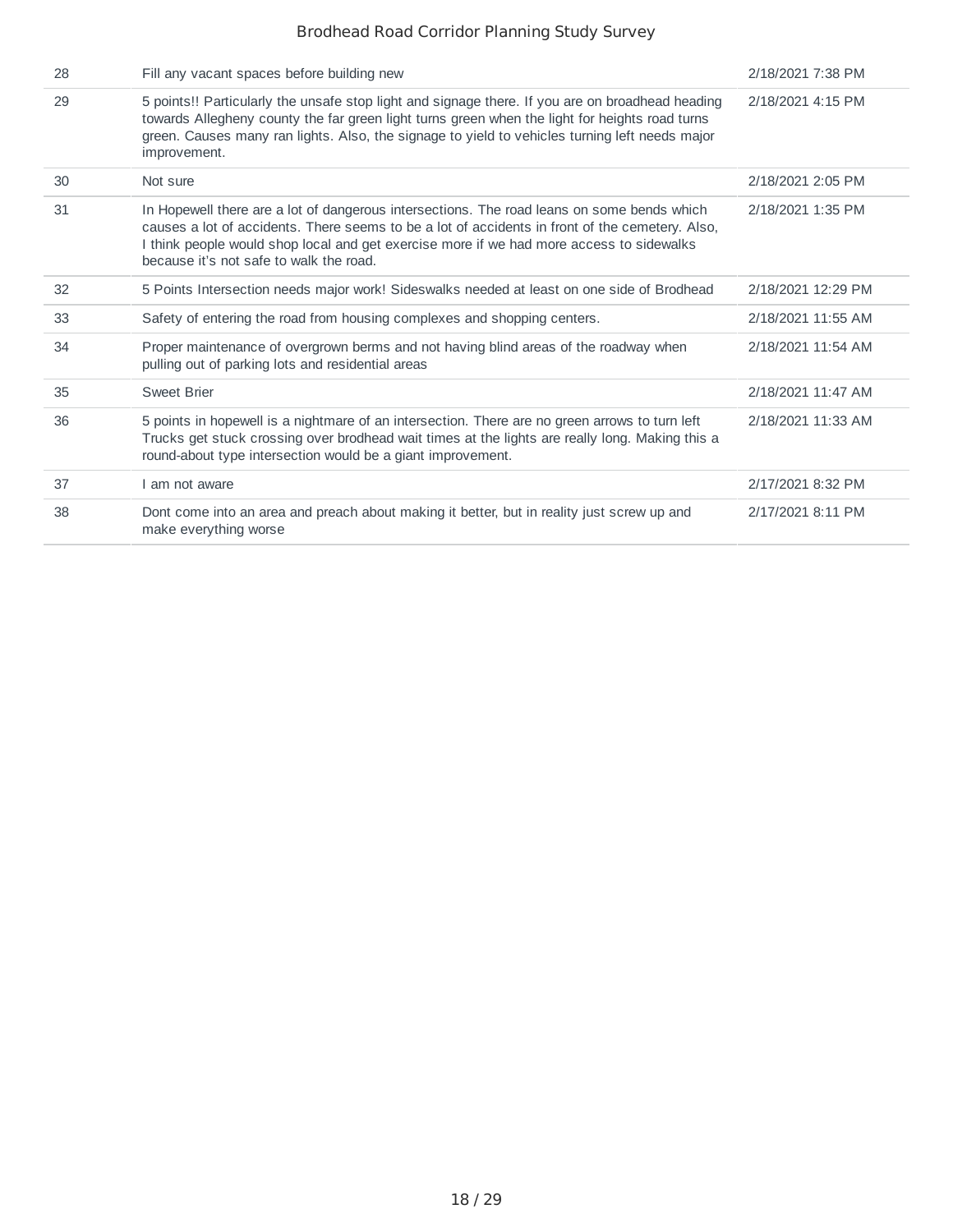# Q10 What would you like to see happen as a result of the Brodhead Road Corridor Planning Study?

Answered: 55 Skipped: 22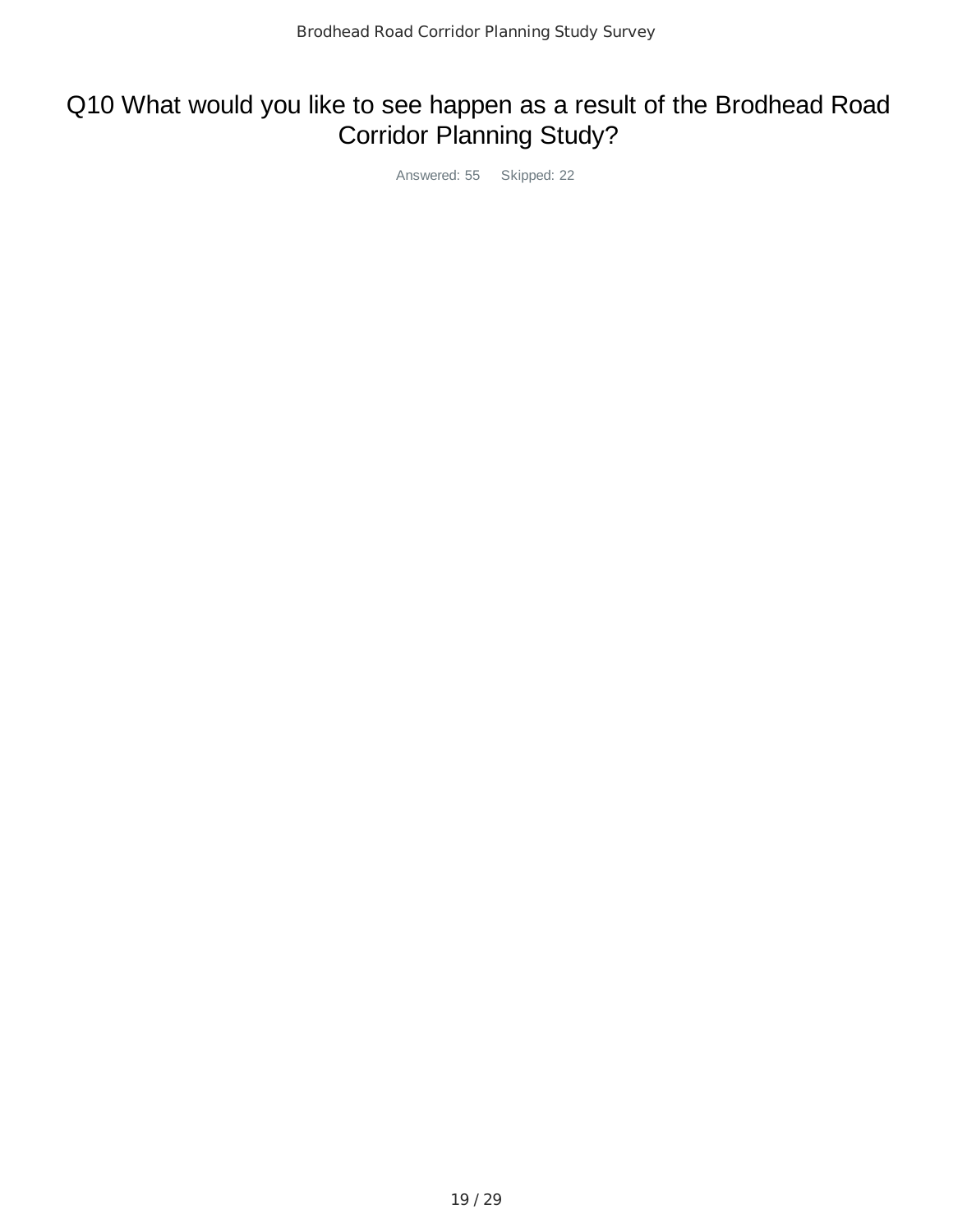| #              | <b>RESPONSES</b>                                                                                                                                                                                                                                                                                                                                                                                                            | <b>DATE</b>        |
|----------------|-----------------------------------------------------------------------------------------------------------------------------------------------------------------------------------------------------------------------------------------------------------------------------------------------------------------------------------------------------------------------------------------------------------------------------|--------------------|
| $\mathbf{1}$   | Sidewalk or a Shared Use Path throughout Brodhead Road for better community connections.<br>Roundabout at Route 18/Frankfort Rod/Old Brodhead Road intersection Green space and<br>pocket parks! New residential development at the mall parking lot (we have the space and it<br>can rejuvenate the mall area)                                                                                                             | 3/3/2021 12:23 PM  |
| 2              | Would like to see more sidewalks, even if it's only one side of the road, to increase pedestrian<br>safety.                                                                                                                                                                                                                                                                                                                 | 3/3/2021 8:17 AM   |
| 3              | A way to slow traffic, safer entry from side roads for cars and school buses and more<br>businesses and eateries.                                                                                                                                                                                                                                                                                                           | 3/2/2021 7:48 PM   |
| 4              | A traffic light at Pleasant Dr. and Brodhead with cross walks. I see people walking daily on<br>both commutes to get to BCTA and back home on Brodhead.                                                                                                                                                                                                                                                                     | 3/2/2021 5:41 PM   |
| 5              | LOOK NICER, SAFER, AND ABIILITY TO WALK AND BIKE, ETC                                                                                                                                                                                                                                                                                                                                                                       | 3/2/2021 4:17 PM   |
| 6              | A widening of Brodhead Road in some places, a turning lane in some places, and<br>enhancement of overall features.                                                                                                                                                                                                                                                                                                          | 3/2/2021 3:53 PM   |
| $\overline{7}$ | I would like to see a light at Center Grange RD. If there is an activity at the park or at St<br>Francis Cabrini, I cannot get out of my drive. It is often very difficult to make a left onto<br><b>Brodhead from Center Grange</b>                                                                                                                                                                                        | 3/2/2021 3:10 PM   |
| 8              | Safer roads for vehicles, easier ways for those who have to walk to get to their destination.                                                                                                                                                                                                                                                                                                                               | 3/2/2021 3:08 PM   |
| 9              | Safety for pedestrians                                                                                                                                                                                                                                                                                                                                                                                                      | 3/2/2021 3:06 PM   |
| 10             | Extra turning lane                                                                                                                                                                                                                                                                                                                                                                                                          | 3/1/2021 12:16 PM  |
| 11             | Having designated areas for business growth where the road design does not deter business<br>from coming into those areas and where the design lessens any residential push back to the<br>business growth for fears of lower property values or fears of safety/livability with increased<br>traffic. An increase in safe sidewalks and bike lanes would be wonderful especially more in the<br>business and school zones. | 3/1/2021 11:16 AM  |
| 12             | Road Maintenance                                                                                                                                                                                                                                                                                                                                                                                                            | 3/1/2021 9:31 AM   |
| 13             | Police speed on road                                                                                                                                                                                                                                                                                                                                                                                                        | 3/1/2021 7:01 AM   |
| 14             | Pit holes fixed                                                                                                                                                                                                                                                                                                                                                                                                             | 3/1/2021 1:06 AM   |
| 15             | Can we add a round about to 5 points, Aliquippa intersection and the intersection by the mall                                                                                                                                                                                                                                                                                                                               | 2/28/2021 3:36 PM  |
| 16             | Better road surface. Find a better solution for area of 5 points intersection. Extra lane to<br>access 151 near vet clinic.                                                                                                                                                                                                                                                                                                 | 2/28/2021 3:23 PM  |
| 17             | 5 points in Hopewell having a better design and better traffic lights.                                                                                                                                                                                                                                                                                                                                                      | 2/27/2021 9:55 PM  |
| 18             | Limiting of large trucks as a through way, they should be limited on flaugherty run (ties to<br>broadhead as well)                                                                                                                                                                                                                                                                                                          | 2/27/2021 8:58 PM  |
| 19             | Dunkin to red light in aliquippa bottle neck and Harolds to 5 points bottle neck needs fixed<br>somehow.                                                                                                                                                                                                                                                                                                                    | 2/27/2021 7:55 PM  |
| 20             | No potholes                                                                                                                                                                                                                                                                                                                                                                                                                 | 2/27/2021 4:54 PM  |
| 21             | More accessible SAFE pedestrian walkways.                                                                                                                                                                                                                                                                                                                                                                                   | 2/27/2021 3:27 PM  |
| 22             | The humped road on the right traveling toward the intersection of old brodhead, that goes to the<br>church. Very dangerous                                                                                                                                                                                                                                                                                                  | 2/27/2021 11:18 AM |
| 23             | well rounded improvement that takes parts of plan that works to improve access and<br>enjoyment for all                                                                                                                                                                                                                                                                                                                     | 2/27/2021 11:07 AM |
| 24             | Enhance visibility. Increase interest in area shops. Convert existing/unused structures into<br>working local businesses. Make the drive safer. Attract new shops (chain and local). Add a<br>coffee shop with a drive through (Tim Hortons, Caribou, something local).                                                                                                                                                     | 2/26/2021 12:59 AM |
| 25             | A 50 year plan so that there is consistency and cohesiveness                                                                                                                                                                                                                                                                                                                                                                | 2/25/2021 4:36 PM  |
|                |                                                                                                                                                                                                                                                                                                                                                                                                                             |                    |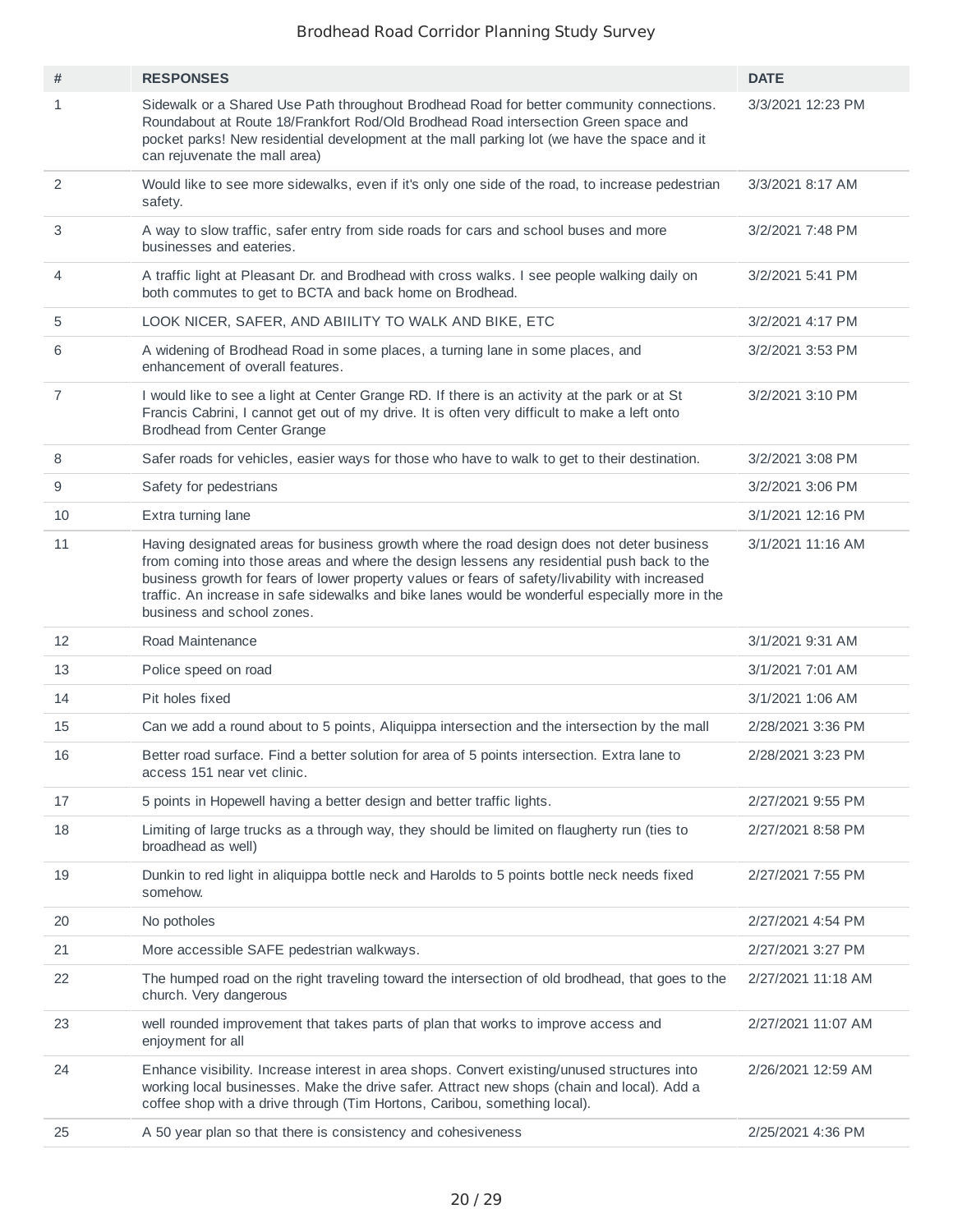| 26 | Safer Roadway and intersections                                                                                                                                                                                                                                                                                                                                                                     | 2/25/2021 2:27 PM  |
|----|-----------------------------------------------------------------------------------------------------------------------------------------------------------------------------------------------------------------------------------------------------------------------------------------------------------------------------------------------------------------------------------------------------|--------------------|
| 27 | Coordinated development between all municipalities. Not just Center Township                                                                                                                                                                                                                                                                                                                        | 2/23/2021 3:01 PM  |
| 28 | Specific improvements funded and implemented.                                                                                                                                                                                                                                                                                                                                                       | 2/23/2021 8:57 AM  |
| 29 | Better roads, better access off of side streets, traffic signals, more commerce                                                                                                                                                                                                                                                                                                                     | 2/22/2021 12:59 PM |
| 30 | Better access and speed control on Brodhead Road in the area.                                                                                                                                                                                                                                                                                                                                       | 2/21/2021 12:20 PM |
| 31 | SIDEWALKS, better drainage, better site lines                                                                                                                                                                                                                                                                                                                                                       | 2/20/2021 7:24 PM  |
| 32 | Safer travel, less congestion. Less motorists using North Branch as a thruway.                                                                                                                                                                                                                                                                                                                      | 2/20/2021 9:39 AM  |
| 33 | A safer and better maintained road with intersections that connect. Eliminate 5 points<br>intersection in Hopewell and increase the vehicle capacity of the road                                                                                                                                                                                                                                    | 2/19/2021 1:26 PM  |
| 34 | Studies to add roundabouts where feseable                                                                                                                                                                                                                                                                                                                                                           | 2/19/2021 7:11 AM  |
| 35 | Widen road                                                                                                                                                                                                                                                                                                                                                                                          | 2/19/2021 1:07 AM  |
| 36 | Improved aesthetics. Cleaner. Some sense of place at major nodes, through landscaping or<br>the like. And maintenance of the areas.                                                                                                                                                                                                                                                                 | 2/18/2021 7:55 PM  |
| 37 | Increase in safety for vehicles, pedestrians, and bikers.                                                                                                                                                                                                                                                                                                                                           | 2/18/2021 7:38 PM  |
| 38 | Less traffic, slower speed limit. I live on Brodhead Rd and the speeding even by local<br>authorities is terrifying. It is the only reason we are considering moving. There are many<br>residential homes on Brodhead. We can't enjoy our own front yard because of the number of<br>accidents that have happened in front of our house. We've lived here since 2009 and it's only<br>gotten worse. | 2/18/2021 5:53 PM  |
| 39 | clearing of traffic congestion                                                                                                                                                                                                                                                                                                                                                                      | 2/18/2021 4:57 PM  |
| 40 | Safer travel for my family.                                                                                                                                                                                                                                                                                                                                                                         | 2/18/2021 4:15 PM  |
| 41 | Better road and addition of left turn lanes.                                                                                                                                                                                                                                                                                                                                                        | 2/18/2021 2:05 PM  |
| 42 | I would like to see Brodhead become a better through-fare while providing for connectivity<br>among assets away from the road via trails, bike paths or transit lanes.                                                                                                                                                                                                                              | 2/18/2021 1:51 PM  |
| 43 | Side walks, and safer intersections                                                                                                                                                                                                                                                                                                                                                                 | 2/18/2021 1:35 PM  |
| 44 | Refer to my reply question #9 above                                                                                                                                                                                                                                                                                                                                                                 | 2/18/2021 12:29 PM |
| 45 | Better maintenance of the road and something done on Buck Tail hill.                                                                                                                                                                                                                                                                                                                                | 2/18/2021 11:55 AM |
| 46 | Widen different areas of the roadway and fix the deteriorating berms.                                                                                                                                                                                                                                                                                                                               | 2/18/2021 11:54 AM |
| 47 | Better maintenance. More traffic lights                                                                                                                                                                                                                                                                                                                                                             | 2/18/2021 11:47 AM |
| 48 | Traffic flow improvements, sidewalks, bike lanes                                                                                                                                                                                                                                                                                                                                                    | 2/18/2021 11:33 AM |
| 49 | Would like to see a traffic light (or 4 way stop sign) at the intersection of Pleasant Dr and<br><b>Brodhead Rd</b>                                                                                                                                                                                                                                                                                 | 2/18/2021 9:06 AM  |
| 50 | Improved access, traffic control, better maintenance of public works, improved signage                                                                                                                                                                                                                                                                                                              | 2/17/2021 10:49 PM |
| 51 | maintain roads better, particularly in Aliquippa                                                                                                                                                                                                                                                                                                                                                    | 2/17/2021 10:34 PM |
| 52 | Speed better enforced, no jake breaking, pot hole fixed at ccbc light, a light at Center Grange,<br>a turning lane in Center Twp                                                                                                                                                                                                                                                                    | 2/17/2021 8:32 PM  |
| 53 | You minding your own business                                                                                                                                                                                                                                                                                                                                                                       | 2/17/2021 8:11 PM  |
| 54 | Unsnarl the traffic. Brodhead Road has been a headache all my life and I'm 63 years old.                                                                                                                                                                                                                                                                                                            | 2/17/2021 5:00 PM  |
| 55 | Widening of the road                                                                                                                                                                                                                                                                                                                                                                                | 2/17/2021 4:12 PM  |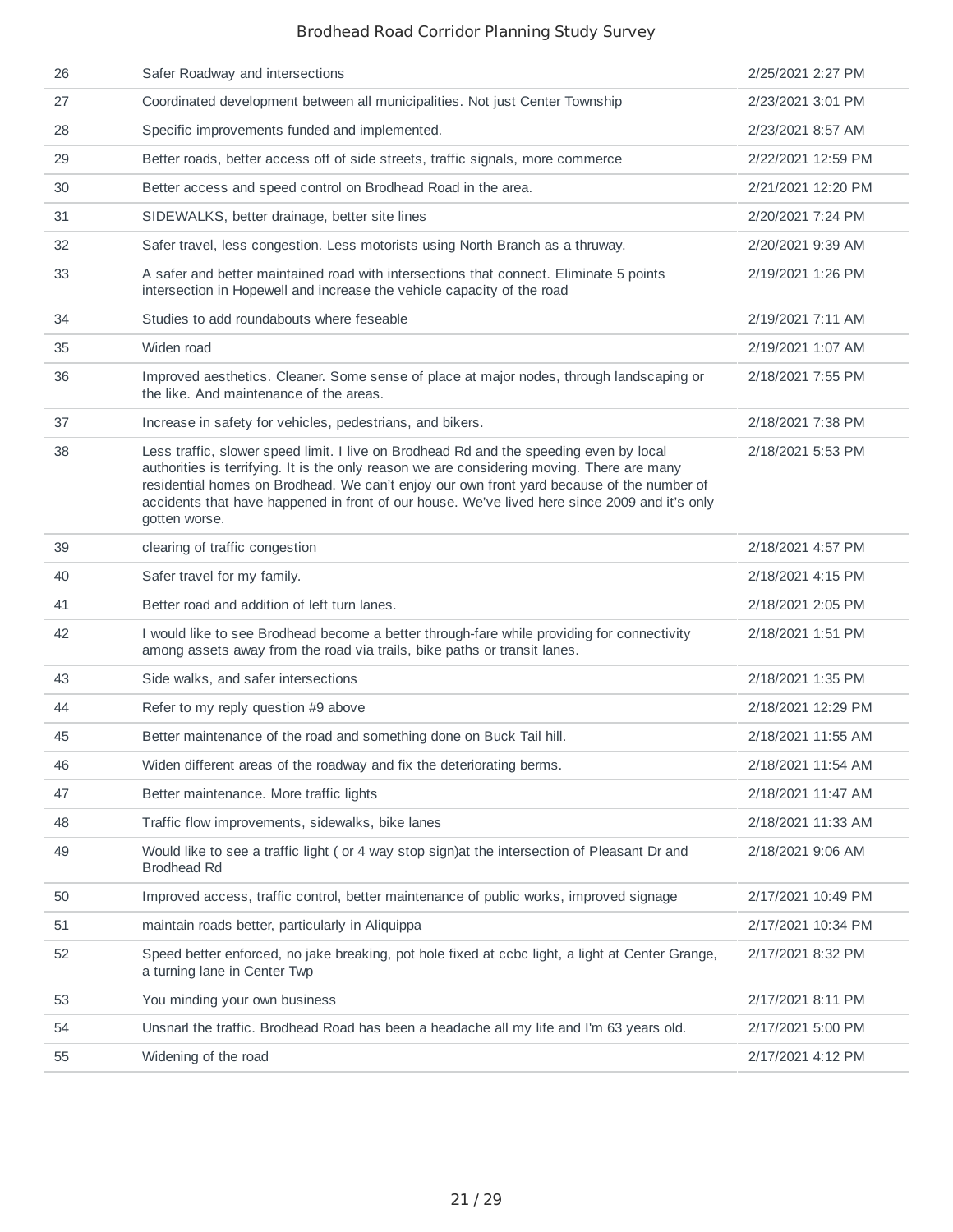# Q11 Do you have any other specific concerns or suggestions?

Answered: 45 Skipped: 32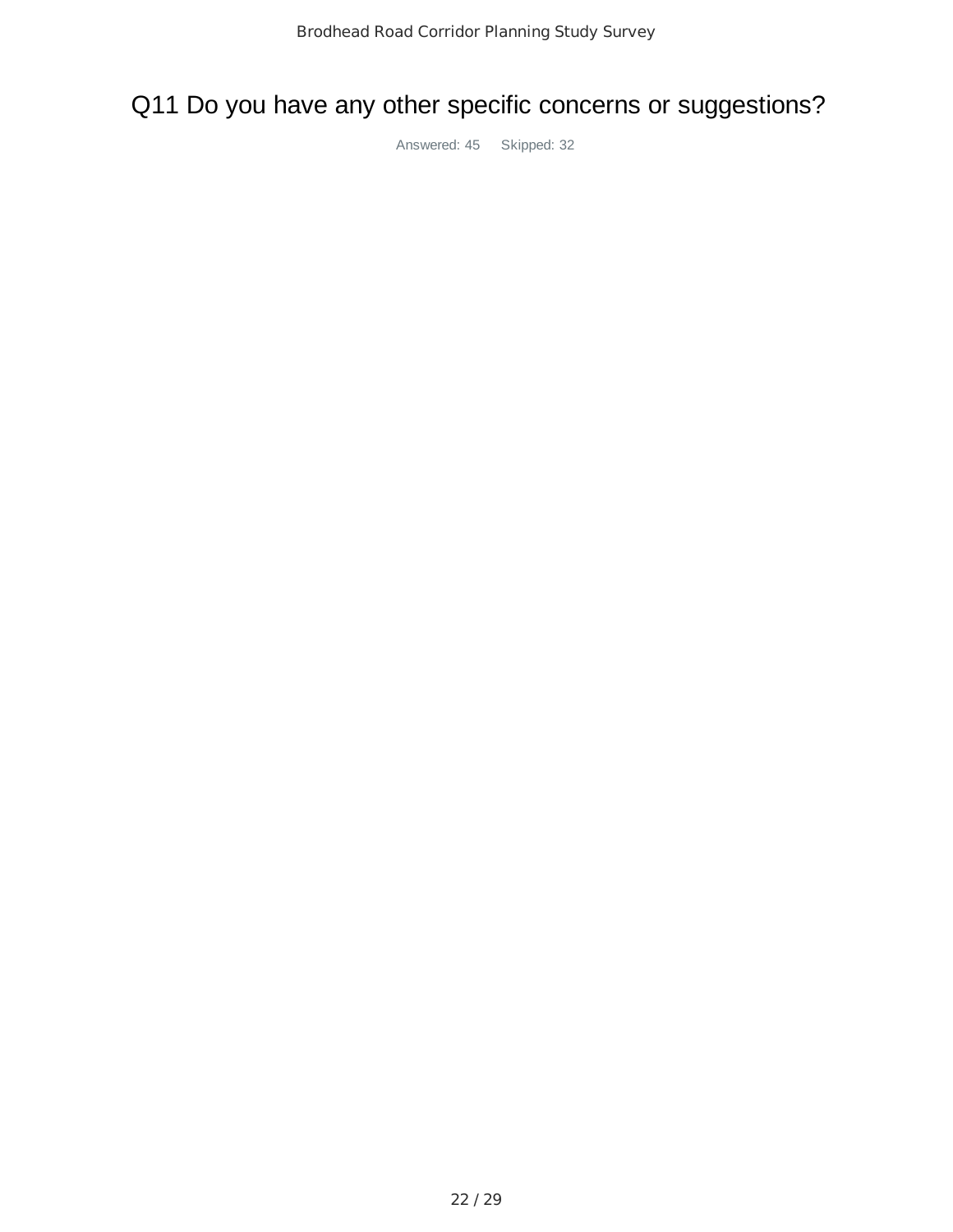| #              | <b>RESPONSES</b>                                                                                                                                                                                                                                                                                                                                                                                                                                                                                                                                                              | <b>DATE</b>        |
|----------------|-------------------------------------------------------------------------------------------------------------------------------------------------------------------------------------------------------------------------------------------------------------------------------------------------------------------------------------------------------------------------------------------------------------------------------------------------------------------------------------------------------------------------------------------------------------------------------|--------------------|
| 1              | Sight distance and high speeds are an issue at non-signalized intersections. Complete streets<br>or a road diet could help minimize crashes and increase efficiency along Brodhead Road                                                                                                                                                                                                                                                                                                                                                                                       | 3/3/2021 12:23 PM  |
| 2              | I don't want to see the area built up to feel "urban" or "shopping center-centric" like Robinson<br>Town Center or Cranberry main thoroughfares. Nor do I want so many traffic lights/stop signs<br>that it's a constant stop-and-go commute. Part of the appeal of traveling Brodhead Road,<br>beyond its accessibility to most everything, is the feeling you're traveling in "green" not<br>asphalt, especially in the more residential neighborhoods.                                                                                                                     | 3/3/2021 8:17 AM   |
| 3              | Something needs to be done to make the intersection at Brodhead and East/West Shafer<br>safer.                                                                                                                                                                                                                                                                                                                                                                                                                                                                                | 3/2/2021 7:48 PM   |
| 4              | A middle turning lane would be beneficial if there is the allowance on either side of the road in<br>higher traffic areas. Otherwise a sidewalk/bike path on at least 1 side of the road would benefit<br>and promote active lifestyles.                                                                                                                                                                                                                                                                                                                                      | 3/2/2021 5:41 PM   |
| 5              | Keep it as green as possible with trees and sidewalks to give it a "Mount Lebanon" feel.                                                                                                                                                                                                                                                                                                                                                                                                                                                                                      | 3/2/2021 3:53 PM   |
| 6              | Please don't turn a semi-residential area into a highway because of Shell.                                                                                                                                                                                                                                                                                                                                                                                                                                                                                                    | 3/2/2021 3:08 PM   |
| $\overline{7}$ | Widen Broadhead and add sidewalks                                                                                                                                                                                                                                                                                                                                                                                                                                                                                                                                             | 3/2/2021 3:06 PM   |
| 8              | 5 points intersection / brodhead&151. Complete overhaul                                                                                                                                                                                                                                                                                                                                                                                                                                                                                                                       | 3/1/2021 4:17 PM   |
| 9              | Additional street lights                                                                                                                                                                                                                                                                                                                                                                                                                                                                                                                                                      | 3/1/2021 12:16 PM  |
| 10             | The residential neighborhoods and school zones along Brodhead must be respected. Well-<br>thought transitions between the residential/school and business sections will enhance a<br>community feel. Even though the speed limit is currently 40mph - 35mph on most of the<br>section being evaluated, it is common for cars and construction trucks to go 45mph or higher.                                                                                                                                                                                                   | 3/1/2021 11:16 AM  |
| 11             | no                                                                                                                                                                                                                                                                                                                                                                                                                                                                                                                                                                            | 3/1/2021 9:31 AM   |
| 12             | All 376 access points to Brodhead work well except 5 points. Sometimes the wait to turn onto<br>Brodhead at the Center exit connection is long and visibility is diminished there.                                                                                                                                                                                                                                                                                                                                                                                            | 3/1/2021 9:09 AM   |
| 13             | Would like a no left turn in or out of Mc Donald's at 5 point on Brodhead. It creates traffic<br>backup and unsafe conditions at an already busy intersection. People should use the heights<br>road entrance instead                                                                                                                                                                                                                                                                                                                                                         | 3/1/2021 7:46 AM   |
| 14             | None                                                                                                                                                                                                                                                                                                                                                                                                                                                                                                                                                                          | 3/1/2021 7:01 AM   |
| 15             | Pedestrian issues such as side walks, shelters for bus stops                                                                                                                                                                                                                                                                                                                                                                                                                                                                                                                  | 3/1/2021 1:06 AM   |
| 16             | Yes, there has been many accidents in front of the cresmont shopping center in hopewell over<br>the past year. The amount of traffic and speed on brodhead in hopewell between cresmont<br>shopping center and the hopewell shopping center makes it really unsafe for children to cross<br>on their bike or walking. And pretty much all along brodhead it's nearly impossible to make a<br>left hand turn with all the traffic and speed.                                                                                                                                   | 2/28/2021 3:36 PM  |
| 17             | The intersection at West and East Shaffer in Center township. It is hard to see coming from<br>the hill.                                                                                                                                                                                                                                                                                                                                                                                                                                                                      | 2/27/2021 9:55 PM  |
| 18             | None                                                                                                                                                                                                                                                                                                                                                                                                                                                                                                                                                                          | 2/27/2021 8:58 PM  |
| 19             | No                                                                                                                                                                                                                                                                                                                                                                                                                                                                                                                                                                            | 2/27/2021 7:55 PM  |
| 20             | Fix the road needs repaved properly                                                                                                                                                                                                                                                                                                                                                                                                                                                                                                                                           | 2/27/2021 4:54 PM  |
| 21             | I was hit while running on Broadhead Road past Five Points, toward Moon in 2019. I used<br>Broadhead Road as an access point to get to neighborhoods where I could run and walk safely.<br>This accident majorly disrupted and has permanently changed my life. It concerns me every<br>time I see a child get on or off the bus on Broadhead or another runner or walker taking the<br>same route I did that day. There needs to be more safe pedestrian options accessible and<br>available between Old Broadhead and the Allegheny County line to prevent these incidents. | 2/27/2021 3:27 PM  |
| 22             | near future well roads to brodhead road and industrial park and Hopewell park be repair and<br>light at 5 point and intersection improved                                                                                                                                                                                                                                                                                                                                                                                                                                     | 2/27/2021 11:07 AM |